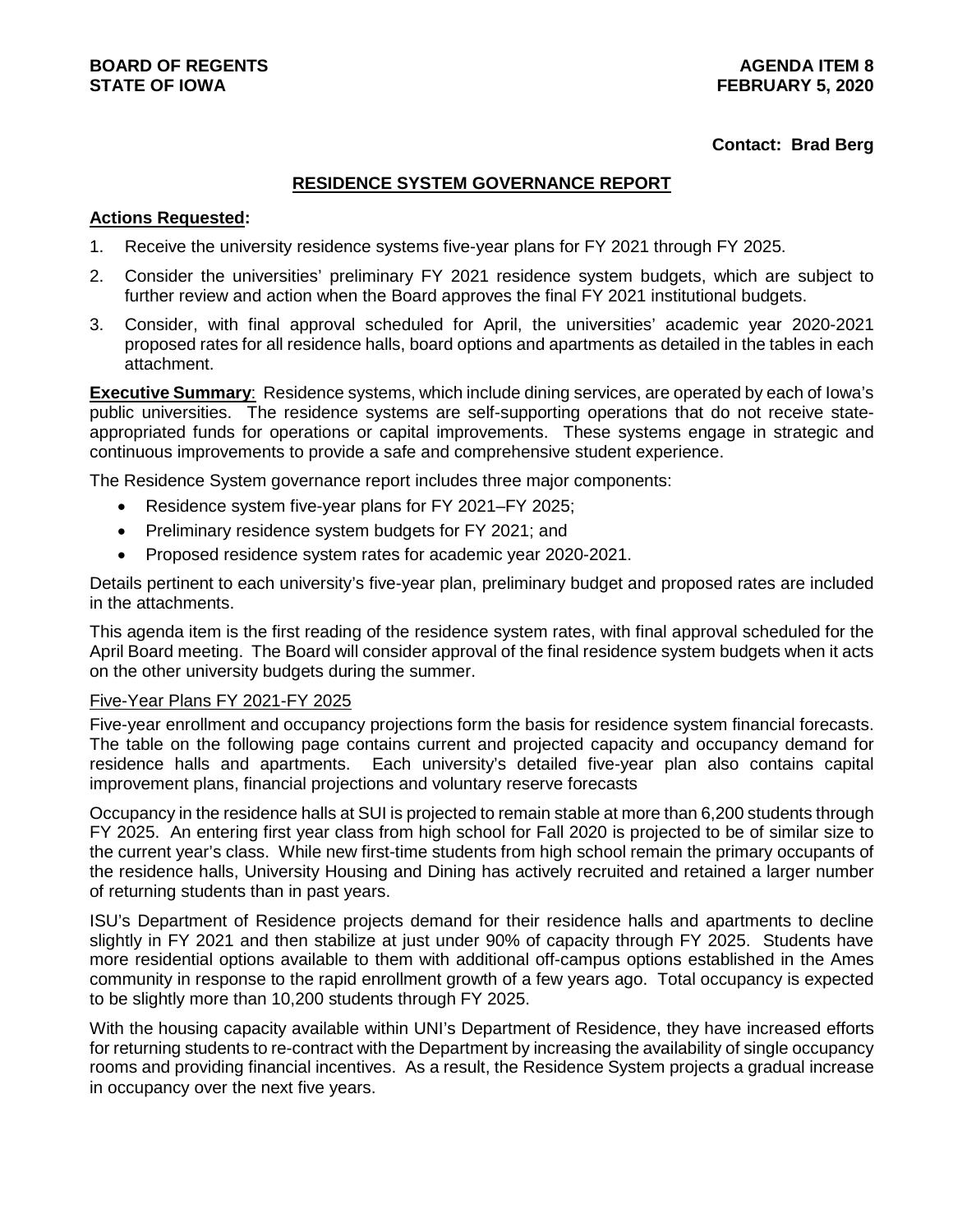## **BOARD OF REGENTS AGENDA ITEM 8 STATE OF IOWA**

|                              | Actual  | <b>Forecast</b> |         |         |         |         |  |  |  |
|------------------------------|---------|-----------------|---------|---------|---------|---------|--|--|--|
|                              | FY 2020 | FY 2021         | FY 2022 | FY 2023 | FY 2024 | FY 2025 |  |  |  |
| University of Iowa           |         |                 |         |         |         |         |  |  |  |
| <b>Operating Capacity</b>    | 6,742   | 6,742           | 6,742   | 6,742   | 6,742   | 6,742   |  |  |  |
| <b>Total Occupancy</b>       | 6,333   | 6,225           | 6,225   | 6,225   | 6,225   | 6,225   |  |  |  |
| Occupancy Ratio              | 93.9%   | 92.3%           | 92.3%   | 92.3%   | 92.3%   | 92.3%   |  |  |  |
| <b>Iowa State University</b> |         |                 |         |         |         |         |  |  |  |
| <b>Operating Capacity</b>    | 11,156  | 11,423          | 11,435  | 11,435  | 11,435  | 11,435  |  |  |  |
| <b>Total Occupancy</b>       | 10,457  | 10,227          | 10,181  | 10,206  | 10,232  | 10,259  |  |  |  |
| Occupancy Ratio              | 93.7%   | 89.5%           | 89.0%   | 89.3%   | 89.5%   | 89.7%   |  |  |  |
| University of Northern Iowa  |         |                 |         |         |         |         |  |  |  |
| <b>Operating Capacity</b>    | 3,770   | 3,959           | 4,176   | 4,176   | 4,176   | 4,176   |  |  |  |
| <b>Total Occupancy</b>       | 3,197   | 3,268           | 3.301   | 3.334   | 3.367   | 3,394   |  |  |  |
| Occupancy Ratio              | 84.8%   | 82.5%           | 79.0%   | 79.8%   | 80.6%   | 81.3%   |  |  |  |

## **PROJECTED HOUSING CAPACITY AND OCCUPANCY**

## Proposed Rates for Academic Year 2020-2021

Each residence system operates in a unique competitive environment with individual capital and operational needs; these contribute to rate variations for each system. The proposed rates are calculated based on the estimated operating costs, needed infrastructure improvements, available capacity and the debt service requirements of the system. The bond covenants for each system restrict the use of funds for purposes solely within each respective residence system.

The universities provide many different room and board options to students with varying rates based upon the style of accommodation (standard room, suite, apartment, etc.) and amenities (air-conditioning, private bathrooms, kitchen, etc.). Detailed FY 2021 room and board rate proposals for each university are contained in the attachments. The proposed rates for a standard double room without air conditioning and standard meal plan are provided below.

|                                | Current |            | Proposed     |       |          |            |
|--------------------------------|---------|------------|--------------|-------|----------|------------|
|                                |         | FY 2020    | FY 2021      |       | Increase | Increase % |
| University of lowa             |         | 9.783 \$   | 9.955 \$ 172 |       |          | 1.8%       |
| <b>Iowa State University</b>   |         | $9.149$ \$ | $9.193$ \$   |       | -44      | 0.5%       |
| University of Northern Iowa \$ |         | $9,160$ \$ | 9.160        | $s -$ |          | $0.0\%$    |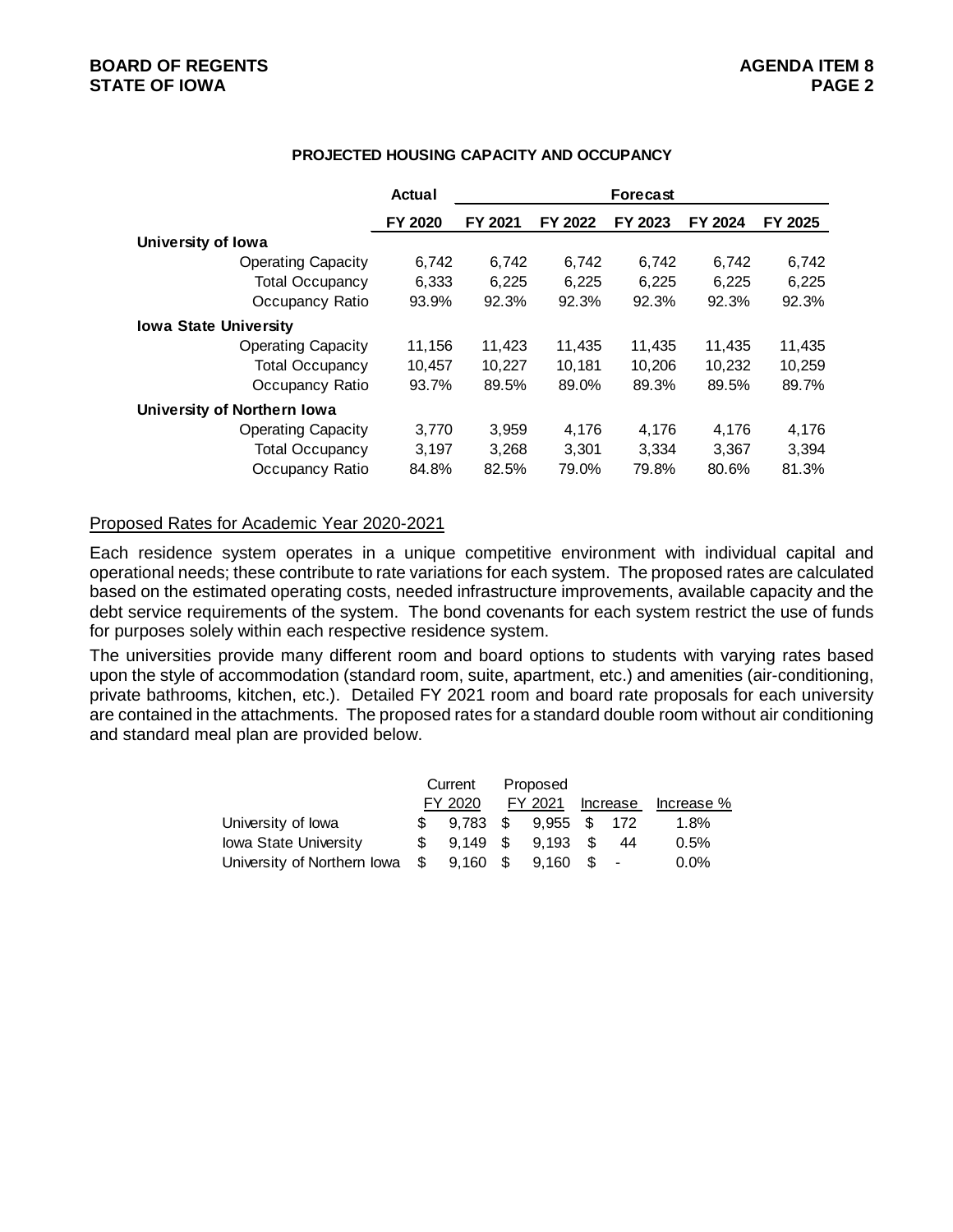## **BOARD OF REGENTS AGENDA ITEM 8 STATE OF IOWA**

## Preliminary FY 2021 Residence System Budget Summary

The FY 2021 budgets were developed considering the expected number of occupants, purchased meal plans, estimated operating cost increases, projected infrastructure improvements, and the debt service requirements of the systems. The following table compares revenues and expenditures from the preliminary FY 2021 budget to FY 2020 budget and estimates.

The SUI residence system's FY 2021 net operating revenues are expected to be relatively consistent with FY 2020 estimates. Stable revenue projections and a decrease in annual debt service are offset by expected inflationary cost increases.

ISU's residence system revenues for FY 2021 are expected to decline from reduced occupancy, the proposed room rate freeze and nominal board rate increase, and from the FY 2020 income received from the Odyssey of the Mind organization that will not be realized in FY 2021. (ISU hosts its world competition in even numbered years.) A projected decline in expenses offsets a portion of the revenue decrease.

The UNI residence system also budgets a slight decline in net operating revenues from proposed rate freezes, inflation and financial incentive costs associated with recruiting returning students to re-contract and remain in on-campus housing. The operating cost increases are partially offset by lower annual debt service.

The attachments contain additional budget detail for each university.

|                                    | Approved          |    | <b>Current Year</b> | Preliminary      |                   | $FY21$ to     |  |
|------------------------------------|-------------------|----|---------------------|------------------|-------------------|---------------|--|
|                                    | <b>Budget</b>     |    | <b>Estimates</b>    | <b>Budget</b>    | <b>FY 20 Est.</b> |               |  |
|                                    | FY 2020           |    | FY 2020             | FY 2021          |                   | \$ Change     |  |
| <b>SUI</b>                         |                   |    |                     |                  |                   |               |  |
| <b>Gross Revenue</b>               | \$<br>80,015,380  | S. | 80,423,501          | \$<br>80,488,727 | \$                | 65,226        |  |
| <b>Expenditures for Operations</b> | \$<br>56,449,164  | \$ | 56,019,932          | \$<br>57,121,081 | \$                | 1,101,149     |  |
| Debt Service & Mand Transfers      | \$<br>12,593,219  | \$ | 12,593,219          | \$<br>12,197,669 | \$                | (395, 550)    |  |
| Net Revenue                        | \$<br>10,972,997  | \$ | 11,810,350          | \$<br>11,169,977 | \$                | (640, 373)    |  |
| Net Revas % of Gross Rev           | 13.7%             |    | 14.7%               | 13.9%            |                   |               |  |
| <b>ISU</b>                         |                   |    |                     |                  |                   |               |  |
| <b>Gross Revenue</b>               | \$<br>103,443,122 | \$ | 101,619,981         | \$<br>96,143,671 | \$                | (5,476,310)   |  |
| <b>Expenditures for Operations</b> | \$<br>74,374,308  | \$ | 71,252,176          | \$<br>69,857,669 | \$                | (1, 394, 507) |  |
| Debt Service & Mand Transfers      | \$<br>15,081,590  | \$ | 15,081,590          | \$<br>15,167,915 | \$                | 86,325        |  |
| Net Revenue                        | \$<br>13,987,224  | \$ | 15,286,215          | \$<br>11,118,087 | \$                | (4, 168, 128) |  |
| Net Revas % of Gross Rev           | 13.5%             |    | 15.0%               | 11.6%            |                   |               |  |
| <b>UNI</b>                         |                   |    |                     |                  |                   |               |  |
| <b>Gross Revenue</b>               | \$<br>35,509,961  | \$ | 34,065,435          | \$<br>35,171,845 | \$                | 1,106,410     |  |
| <b>Expenditures for Operations</b> | \$<br>24,225,026  | \$ | 24,443,662          | \$<br>26,409,779 | \$                | 1,966,117     |  |
| Debt Service & Mand Transfers      | \$<br>8,339,544   | \$ | 7,030,000           | \$<br>6,588,619  | \$                | (441, 381)    |  |
| Net Revenue                        | \$<br>2,945,391   | \$ | 2,591,773           | \$<br>2,173,447  | \$                | (418, 326)    |  |
| Net Revas % of Gross Rev           | 8.3%              |    | 7.6%                | 6.2%             |                   |               |  |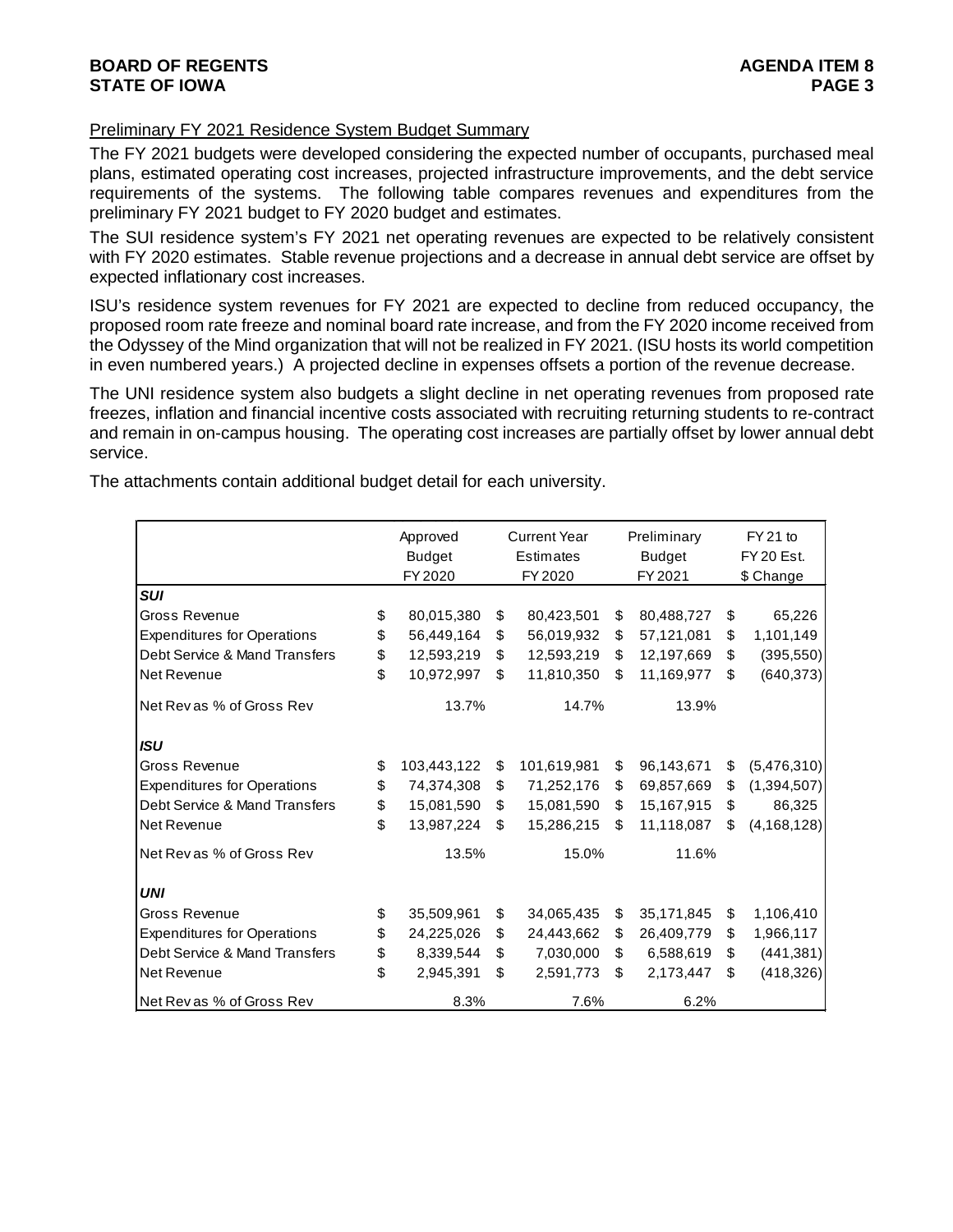## Fire/Life Safety

The Residence Systems at Iowa's public universities are committed to providing safe and compliant facilities for students, staff and guests. The universities have worked in conjunction with local fire safety officials, the State Fire Marshal's Office, university public safety offices, and internal health and safety units to train students and staff, establish policies, perform fire drills, and update, implement and maintain fire safety best practices.

## Student Success Initiatives

Each of the residence systems strive to provide a great "home" for any student choosing to live on campus by offering safe, clean, welcoming, and supportive communities. Research shows students living oncampus are more likely to stay in college, earn a higher GPA, and experience a greater degree of satisfaction with their overall college experience. They offer programs to students who may be struggling and need additional interventions or support systems to ensure academic and social success. As part of each university's commitment to student success, the residence systems strive to connect students with common goals or interests to enhance their college experience and to provide a network of peers within the university.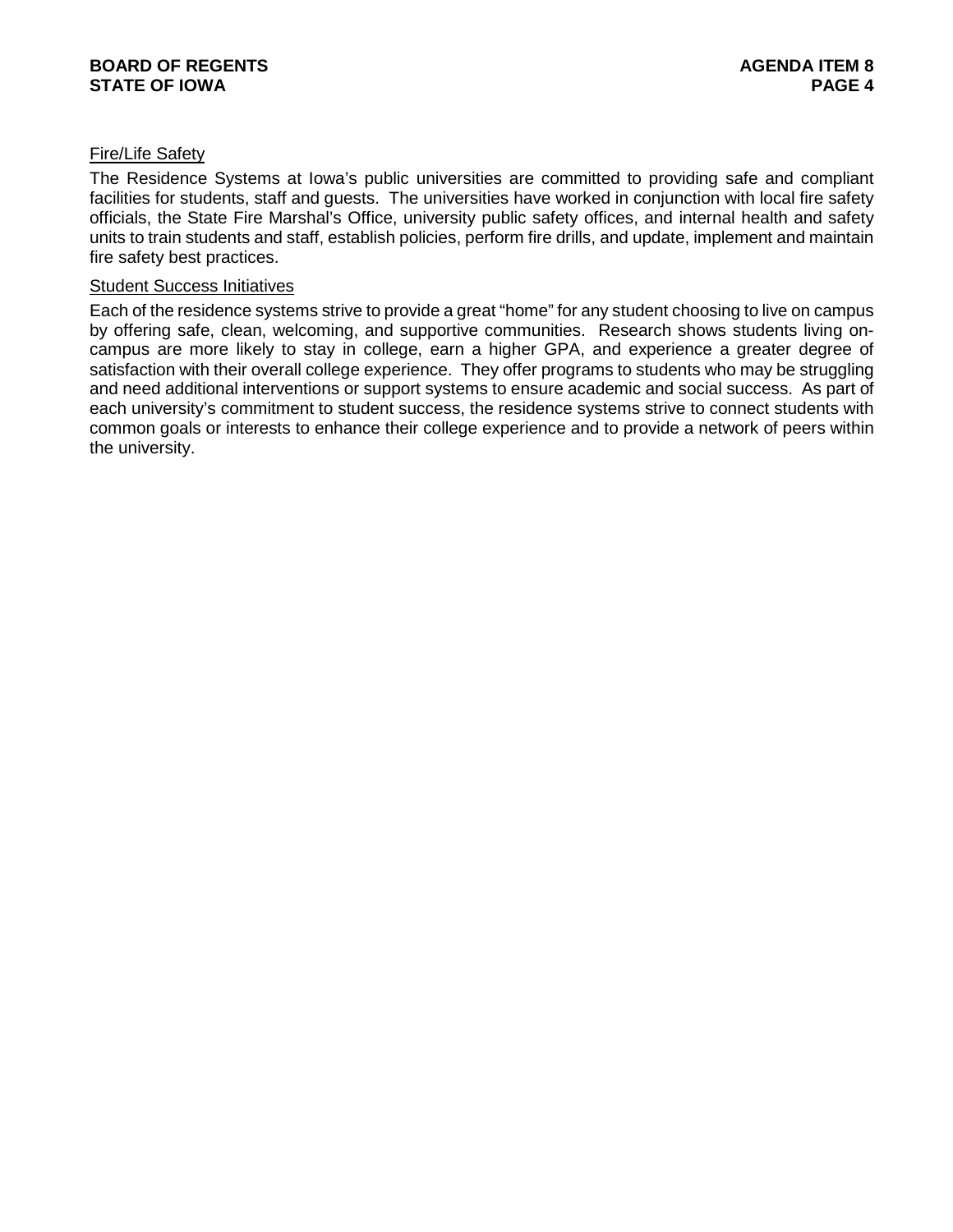## **UNIVERSITY OF IOWA UNIVERSITY HOUSING & DINING (UH&D)**

### Five–Year Plan – page 6

- University enrollment projections, primarily those of the incoming first-year class, serve as a preliminary basis for estimating occupancy demand for housing and dining. Based on admissions indicators to date, an entering first year class from high school for Fall 2020 is projected to be of similar size to the current year's class.
- With the expected availability of housing space, UH&D is in a position to again actively market and retain a larger number of returning students in the residence halls. Prior to the current year, UH&D elected to reduce the density of Mayflower Hall to create more single rooms for returning students. This effort proved successful as approximately 1,200 students returned to the residence halls. Enrollment and occupancy projections will continue to be monitored for potentially further adjustments to capacity that balance student desires for more private space with building density.
- UH&D is committed to providing modern, attractive facilities that meet the changing needs of students. Over the past several years, capital spending has averaged approximately \$10 million per year. Capital improvement projections for the next five years are expected to continue at a similar level slightly in excess of \$10 million.
- Over the past 20 years, every restroom in the system has been renovated to provide privacy, upgraded drainage systems, improved ventilation, and corrected structural issues. In recent years, the department has dedicated additional funding to improve student living areas and lounge spaces. Current capital plans include multi-year projects to improve Burge, Hillcrest, and Mayflower residence halls. All resident halls are equipped with both fire detection and suppression systems.

## FY 2021 Preliminary Budget – page 7

- The FY 2021 preliminary budget was compiled using the proposed rates and occupancy projections of 6,225 students, a slight decrease from the current year. The preliminary budget projects gross revenues from operations of \$80.5 million, consistent with current year estimates.
- All proposed FY 2021 rates for each room and board option begin on page 8 and are based on the estimated operating cost increases, planned infrastructure improvements, and the debt service requirements of the system. The proposed rate for most existing room options and meal plans reflect a 1.8% increase. The small rate increase maintains funding for operating costs, planned infrastructure improvements, and the debt service requirements of the system.
- The current outstanding bond principal for UH&D is \$154 million and the annual debt service included in the FY 2021 preliminary budget is \$11.6 million. The budgeted FY 2021 debt service coverage ratio is 201%, which exceeds the minimum 135% as established in the bond covenants.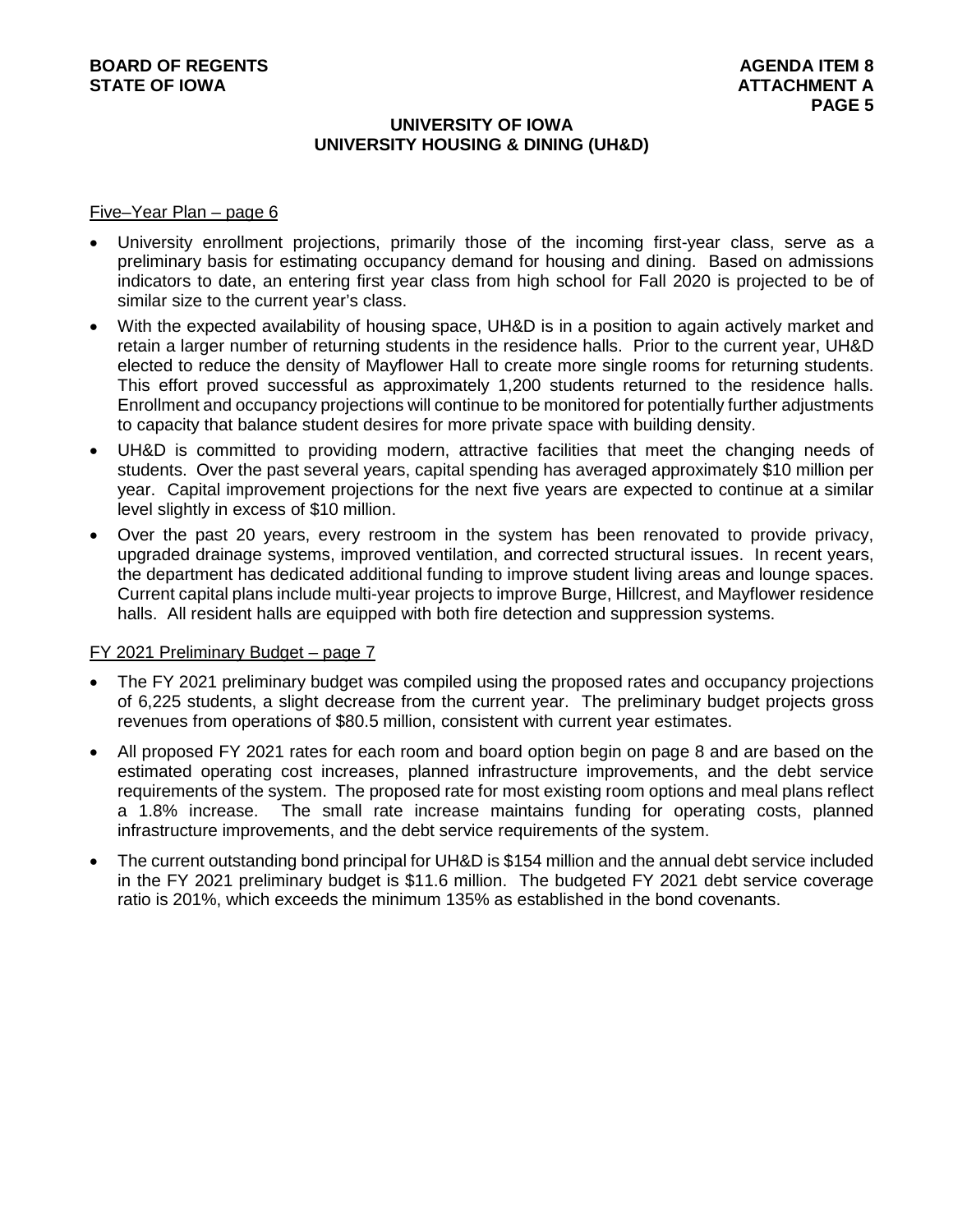# **University of Iowa's Five-Year Plan Summary University Housing & Dining**

(Dollars in Thousands)

|                                             | Actual       | Estimated    | Proposed     | <b>Constant Dollars</b> |        |    |        |              |              |
|---------------------------------------------|--------------|--------------|--------------|-------------------------|--------|----|--------|--------------|--------------|
|                                             | FY 19        | FY 20        | FY 21        |                         | FY 22  |    | FY 23  | FY 24        | FY 25        |
| <b>1 - CAPACITY &amp; OCCUPANCY</b>         |              |              |              |                         |        |    |        |              |              |
| Residence Hall Housing                      |              |              |              |                         |        |    |        |              |              |
| (b) Current Operating Capacity (# of beds)  | 6,660        | 6,742        | 6,742        |                         | 6,742  |    | 6,742  | 6,742        | 6,742        |
| (c) Occupancy                               | 6,078        | 6,333        | 6,225        |                         | 6,225  |    | 6,225  | 6,225        | 6,225        |
| (d) Occupancy Ratio                         | 91.3%        | 93.9%        | 92.3%        |                         | 92.3%  |    | 92.3%  | 92.3%        | 92.3%        |
| 2 - CAPITAL IMPROVEMENTS & REPAIRS          |              |              |              |                         |        |    |        |              |              |
| (a) Improvements from Bond Proceeds         | \$<br>8,000  | \$           | \$           | \$                      |        | \$ |        |              | \$           |
| (b) Improvements from Voluntary Reserves    | \$<br>8,644  | \$<br>6,725  | \$<br>10,802 | \$                      | 9,942  | \$ | 10,597 | \$<br>10,000 | \$<br>10,000 |
| (c) Repairs from Current Revenues           | \$<br>6,072  | \$<br>6,279  | \$<br>6,311  | \$                      | 6,311  | \$ | 6,311  | \$<br>6,311  | \$<br>6,311  |
| (d) Gross Square Feet Maintained (000's)    | 2,120        | 2,120        | 2,120        |                         | 2,120  |    | 2,120  | 2,120        | 2,120        |
| 3 - OPERATING REVENUES & EXPENDITURES       |              |              |              |                         |        |    |        |              |              |
| (a) Total Revenues                          | \$<br>77,583 | \$<br>80,424 | \$<br>80,489 | \$                      | 80,483 | \$ | 80,454 | \$<br>80,445 | \$<br>80,428 |
| (b) Less Expenditures (Excluding Univ O.H.) | 55,996       | 56,020       | 57,121       |                         | 57,121 |    | 57,121 | 57,121       | 57,121       |
| (c) Net Operating Revenues                  | 21,587       | 24,404       | 23,368       |                         | 23,362 |    | 23,333 | 23,324       | 23,307       |
| (d) Less Mandatory Transfers                | 600          | 600          | 600          |                         | 600    |    | 600    | 600          | 600          |
| (e) Less Debt Service                       | 11,795       | 11,993       | 11,598       |                         | 11,494 |    | 11,490 | 11,524       | 10,417       |
| (f) Net to Voluntary Reserves               | \$<br>9,192  | \$<br>11,811 | \$<br>11,170 | \$                      | 11,268 | \$ | 11,243 | \$<br>11,200 | \$<br>12,290 |
| 4 - VOLUNTARY (UNRESTRICTED) RESERVES       |              |              |              |                         |        |    |        |              |              |
| (a) Beginning Balance                       | \$<br>15,935 | \$<br>15,092 | \$<br>18,403 | \$                      | 16,737 | \$ | 16,515 | \$<br>17,089 | \$<br>16,202 |
| (b) Add Mandatory Transfers from (3d)       | 600          | 600          | 600          |                         | 600    |    | 600    | 600          | 600          |
| (c) Add Net to Voluntary Reserves from (3f) | 9,192        | 11,811       | 11,170       |                         | 11,268 |    | 11,243 | 11,200       | 12,290       |
| (d) Less Improvements (2b) & Other Costs    | 10,635       | 9,100        | 13,436       |                         | 12,090 |    | 11,269 | 12,687       | 12,701       |
| (e) Year-End Balance                        | \$<br>15,092 | \$<br>18,403 | \$<br>16,737 | \$                      | 16,515 | \$ | 17,089 | \$<br>16,202 | \$<br>16,391 |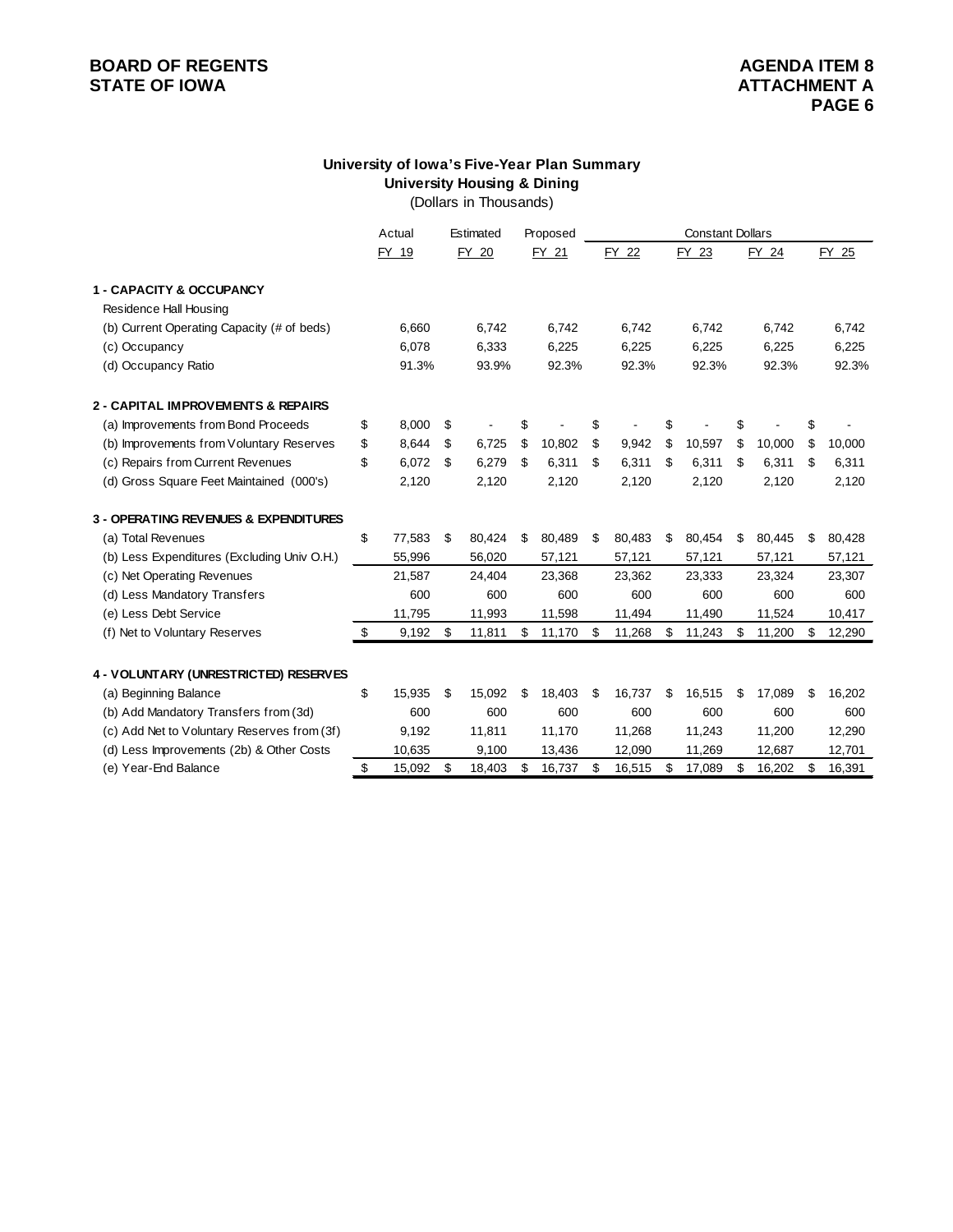# **University of Iowa University Housing & Dining Preliminary Budget 2020-21**

|                                              |                  | Approved         | <b>Revised</b>   |                         | Proposed      |
|----------------------------------------------|------------------|------------------|------------------|-------------------------|---------------|
|                                              | Actual           | <b>Budget</b>    | <b>Estimate</b>  |                         | <b>Budget</b> |
|                                              | 2018-19          | 2019-20          | 2019-20          |                         | 2020-21       |
| <b>OPERATIONS</b>                            |                  |                  |                  |                         |               |
| Revenues                                     | \$<br>77,582,883 | \$<br>80,015,380 | \$<br>80,423,501 | \$                      | 80,488,727    |
| <b>Expenditures for Operations</b>           | 55,995,506       | 56,449,164       | 56,019,932       |                         | 57,121,081    |
| Net Revenues                                 | 21,587,377       | 23,566,216       | 24,403,569       |                         | 23,367,646    |
| % of Revenues                                | 27.8%            | 29.5%            | 30.3%            |                         | 29.0%         |
| Debt Service (due July 1)                    | 11,794,519       | 11,993,219       | 11,993,219       |                         | 11,597,669    |
| <b>Mandatory Transfers</b>                   | 600,000          | 600,000          | 600,000          |                         | 600,000       |
| Net After Debt Service & Mandatory Transfers | \$<br>9,192,858  | \$<br>10,972,997 | \$<br>11,810,350 | $\sqrt[6]{\frac{1}{2}}$ | 11,169,977    |
| % of Revenues                                | 11.8%            | 13.7%            | 14.7%            |                         | 13.9%         |
| Debt Service Coverage Ratio                  | 183%             | 196%             | 203%             |                         | 201%          |
| University Overhead Payment                  | \$<br>570,528    | \$<br>624,684    | \$<br>624,684    | \$                      | 634,498       |
| <b>FUND BALANCES (June 30)</b>               |                  |                  |                  |                         |               |
| Operation & Maintenance Fund                 | \$<br>1,000,000  | \$<br>1,000,000  | \$<br>1,000,000  | \$                      | 1,000,000     |
| Improvement Fund                             | 5,972,250        | 8,785,000        | 10,802,000       |                         | 9,941,750     |
| System Fund                                  | 8,119,730        | 7,667,522        | 6,600,787        |                         | 5,794,516     |
| Subtotal--Voluntary Reserves                 | 15,091,980       | 17,452,522       | 18,402,787       |                         | 16,736,266    |
| <b>Bond Reserve Fund</b>                     | 14,807,056       | 14,600,376       | 14,807,056       |                         | 14,807,056    |
| <b>Bond Construction Fund</b>                |                  |                  |                  |                         |               |
| Subtotal--Mandatory Reserves                 | 14,807,056       | 14,600,376       | 14,807,056       |                         | 14,807,056    |
| <b>Total Fund Balances (June 30)</b>         | \$<br>29,899,036 | \$<br>32,052,898 | \$<br>33,209,843 | \$                      | 31,543,322    |
| <b>REVENUES AND EXPENDITURES DETAIL</b>      |                  |                  |                  |                         |               |
| <b>Revenues</b>                              |                  |                  |                  |                         |               |
| Contracts                                    | \$<br>64,920,844 | \$<br>67,501,280 | \$<br>68,166,527 | \$                      | 68,230,574    |
| <b>Interest</b>                              | 955,722          | 825,000          | 880,967          |                         | 916,142       |
| Other Income                                 | 11,706,317       | 11,689,100       | 11,376,007       |                         | 11,342,011    |
| <b>Total Revenues</b>                        | \$<br>77,582,883 | \$<br>80,015,380 | \$<br>80,423,501 | \$                      | 80,488,727    |
| <b>Expenditures for Operations</b>           |                  |                  |                  |                         |               |
| Salaries, Wages & Benefits                   | \$<br>27,123,066 | \$<br>27,413,852 | \$<br>26,963,310 | \$                      | 27,928,958    |
| Cost of Food or Goods Sold                   | 10,938,994       | 11,308,940       | 11,153,474       |                         | 11,360,740    |
| Other Operating Expense                      | 7,858,420        | 7,836,010        | 7,755,856        |                         | 7,658,428     |
| <b>Utilities</b>                             | 6,403,291        | 6,390,487        | 6,506,521        |                         | 6,514,878     |
| Repairs & Maintenance                        | 3,671,735        | 3,499,875        | 3,640,771        |                         | 3,658,077     |
| <b>Total Expenditures</b>                    | \$<br>55,995,506 | \$<br>56,449,164 | \$<br>56,019,932 | \$                      | 57,121,081    |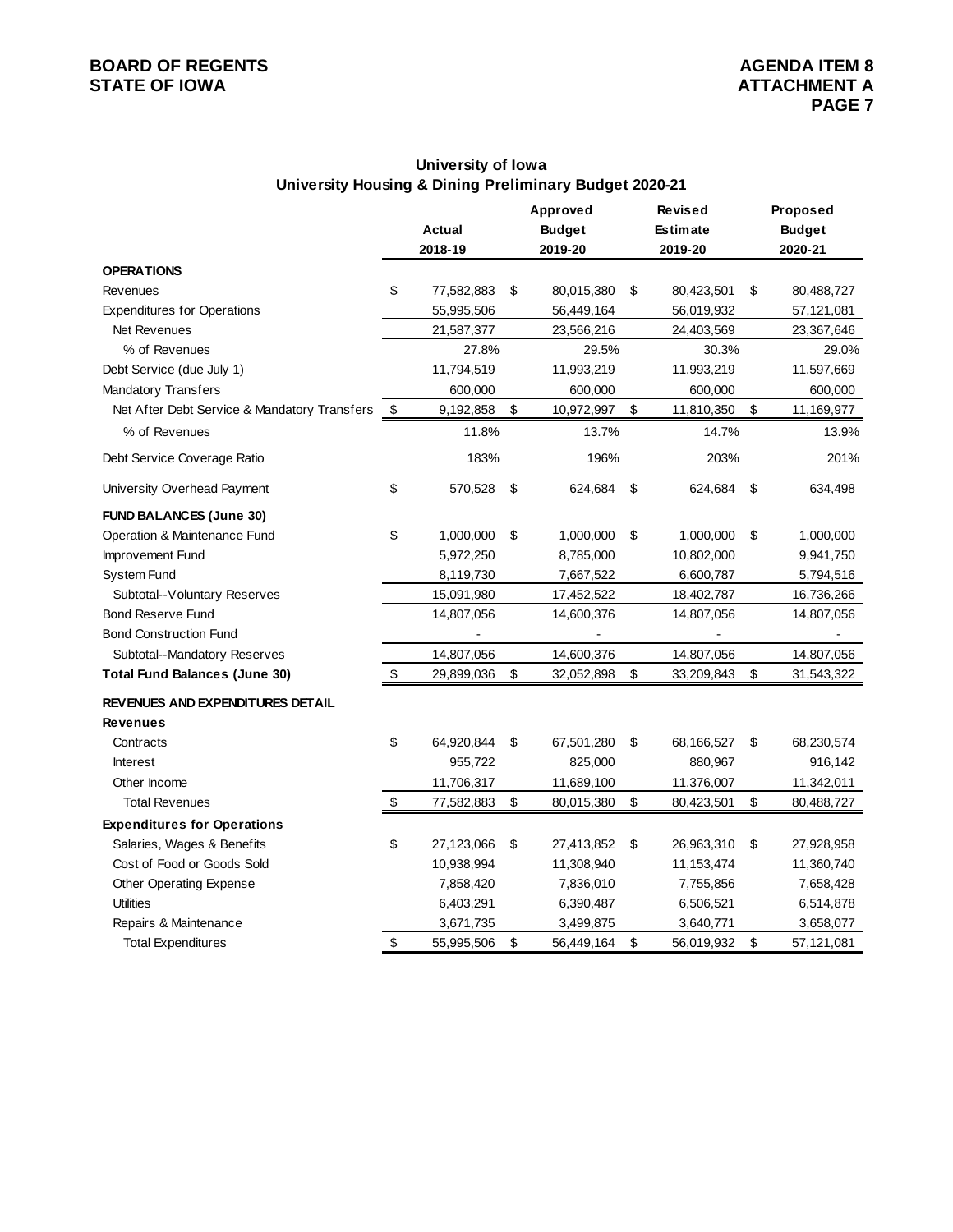|                                                   |              | <b>Current Proposed</b> | <b>Proposed</b> |                      |  |  |  |
|---------------------------------------------------|--------------|-------------------------|-----------------|----------------------|--|--|--|
|                                                   |              | $(2019-20)$ $(2020-21)$ |                 | <b>Rate Increase</b> |  |  |  |
| Residence Halls Academic Year 2020-21             | <b>Rates</b> | <b>Rates</b>            | <b>Amount</b>   | <b>Percent</b>       |  |  |  |
| Single with Air                                   | \$8,906      | \$9,067                 | 161             | 1.8%                 |  |  |  |
| Single with Air & Shared Bath                     | 10,181       | 10,365                  | 184             | 1.8%                 |  |  |  |
| Single with Bath & Air                            | 11,669       | 11,880                  | 211             | 1.8%                 |  |  |  |
| <b>Standard Double</b>                            | 6,173        | 6,285                   | 112             | 1.8%                 |  |  |  |
| Double with Air                                   | 6,875        | 6,999                   | 124             | 1.8%                 |  |  |  |
| Double with Air & Shared Bath                     | 7,698        | 7,837                   | 139             | 1.8%                 |  |  |  |
| Double with Bath & Air                            | 8,520        | 8,674                   | 154             | 1.8%                 |  |  |  |
| Double with Kitchen, Bath & Air                   | 8,924        | 9,086                   | 162             | 1.8%                 |  |  |  |
| Triple with Air                                   | 5,809        | 5,914                   | 105             | 1.8%                 |  |  |  |
| Triple with Bath & Air                            | 6,912        | 7,037                   | 125             | 1.8%                 |  |  |  |
| Triple Suite with Kitchen, Bath & Air             | 7,965        | 8,109                   | 144             | 1.8%                 |  |  |  |
| Quad with Air                                     | 5,052        | 5,143                   | 91              | 1.8%                 |  |  |  |
| Quad with Bath & Air                              | 5,878        | 5,984                   | 106             | 1.8%                 |  |  |  |
| Quad Suite with Kitchen, Bath & Air               | 6,683        | 6,804                   | 121             | 1.8%                 |  |  |  |
| Mayflower Single with Kitchen, Bath & Air         | 8,906        | 9,067                   | 161             | 1.8%                 |  |  |  |
| Mayflower Double with Kitchen, Bath & Air         | 7,711        | 7,851                   | 140             | 1.8%                 |  |  |  |
| Single with Air & Pod Configuration               | 9,968        | 10,148                  | 180             | 1.8%                 |  |  |  |
| Double with Air & Pod Configuration               | 7,911        | 8,054                   | 143             | 1.8%                 |  |  |  |
| Triple with Air & Pod Configuration               | 6,825        | 6,949                   | 124             | 1.8%                 |  |  |  |
| Quad with Air & Pod Configuration                 | 5,741        | 5,845                   | 104             | 1.8%                 |  |  |  |
| Temporary Housing (daily rate)                    | 10           | 10                      |                 |                      |  |  |  |
| <b>Hawkeye Dollars</b>                            |              |                         |                 |                      |  |  |  |
| (assessed to all room contractholders)            | \$200        | \$200                   |                 |                      |  |  |  |
| <b>Housing Application Fee</b>                    |              |                         |                 |                      |  |  |  |
| (assessed to all 1st-time applicants only)        | \$75         | \$75                    |                 |                      |  |  |  |
| <b>Board Rates</b>                                |              |                         |                 |                      |  |  |  |
| Gold (Unlimited)                                  | \$3,780      | \$3,850                 | \$70            | 1.9%                 |  |  |  |
| Black (220 per semester) *                        | 3,410        | 3,470                   | 60              | 1.8%                 |  |  |  |
| Hawkeye (75 per semester)                         | 1,470        | 1,490                   | 20              | 1.4%                 |  |  |  |
| * Standard board plan                             |              |                         |                 |                      |  |  |  |
| University-affiliated Guest Rates (monthly rates) |              |                         |                 |                      |  |  |  |
| Studio apartment                                  | \$700        | \$700                   |                 |                      |  |  |  |
| One-bedroom apartment                             | \$900        | \$900                   |                 |                      |  |  |  |
| Two-bedroom apartment                             | 1,200        | 1,200                   |                 |                      |  |  |  |

# **The University of Iowa Residence System Rates--Proposed Rate Schedules for 2020-21**

Note: The Standard Double room rate, Black meal plan, and \$200 Hawkeye Dollars were used for the rate comparison on page 2.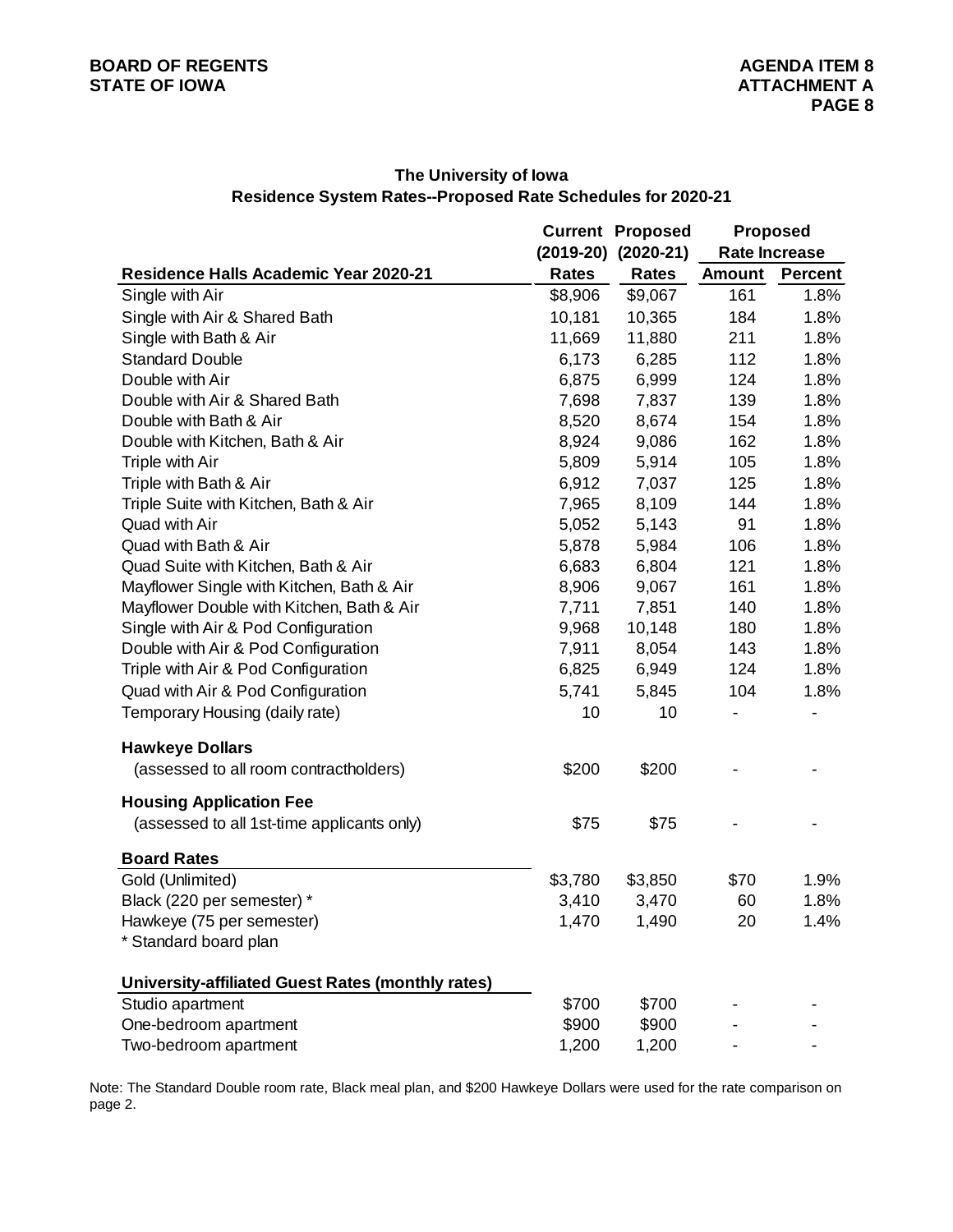|                                           | <b>Current</b> | <b>Proposed</b> |                | Proposed     |                |
|-------------------------------------------|----------------|-----------------|----------------|--------------|----------------|
|                                           | <b>Summer</b>  | <b>Summer</b>   | <b>Percent</b> | Summer       | <b>Percent</b> |
|                                           | 2019           | 2020            | Over           | 2021         | Over           |
| <b>Residence Halls Daily Summer Rates</b> | <b>Rates</b>   | <b>Rates</b>    | <b>Current</b> | <b>Rates</b> | 2020           |
| Single with Air                           | \$51.36        | \$52.39         | 2.0%           | \$53.34      | 1.8%           |
| Single with Air & Shared Bath             | 56.45          | 57.58           | 2.0%           | 58.62        | 1.8%           |
| Single with Bath & Air                    | 64.06          | 65.34           | 2.0%           | 66.52        | 1.8%           |
| <b>Standard Double</b>                    | 26.99          | 27.53           | 2.0%           | 28.03        | 1.8%           |
| Double with Air                           | 36.40          | 37.13           | 2.0%           | 37.80        | 1.8%           |
| Double with Air & Shared Bath             | 40.00          | 40.80           | 2.0%           | 41.54        | 1.8%           |
| Double with Bath & Air                    | 43.63          | 44.50           | 2.0%           | 45.31        | 1.8%           |
| Double with Kitchen, Bath & Air           | 45.43          | 46.34           | 2.0%           | 47.18        | 1.8%           |
| Triple with Air                           | 29.63          | 30.22           | 2.0%           | 30.77        | 1.8%           |
| Triple with Bath & Air                    | 34.43          | 35.12           | 2.0%           | 35.76        | 1.8%           |
| Triple Suite with Kitchen, Bath & Air     | 39.05          | 39.83           | 2.0%           | 40.55        | 1.8%           |
| Quad with Air                             | 25.71          | 26.22           | 2.0%           | 26.69        | 1.8%           |
| Quad with Bath & Air                      | 26.20          | 26.72           | 2.0%           | 27.20        | 1.8%           |
| Quad Suite with Kitchen, Bath & Air       | 32.34          | 32.99           | 2.0%           | 33.59        | 1.8%           |
| Mayflower Single with Kitchen, Bath & Air | 50.11          | 51.11           | 2.0%           | 52.04        | 1.8%           |
| Mayflower Double with Kitchen, Bath & Air | 40.49          | 41.30           | 2.0%           | 42.05        | 1.8%           |
| Single with Air & Pod Configuration       | 54.38          | 55.47           | 2.0%           | 56.47        | 1.8%           |
| Double with Air & Pod Configuration       | 43.14          | 44.00           | 2.0%           | 44.80        | 1.8%           |
| Triple with Air & Pod Configuration       | 37.24          | 37.98           | 2.0%           | 38.67        | 1.8%           |
| Quad with Air & Pod Configuration         | 31.31          | 31.94           | 2.0%           | 32.52        | 1.8%           |
| <b>Summer Board Rates</b>                 |                |                 |                |              |                |
| 200 Meal Block                            | \$1,457        | \$1,486         | 2.0%           | \$1,513      | 1.8%           |
| 150 Meal Block                            | 1,169          | 1,192           | 2.0%           | 1,214        | 1.8%           |
| 100 Meal Block                            | 838            | 855             | 2.0%           | 870          | 1.8%           |
| 50 Meal Block                             | 446            | 455             | 2.0%           | 463          | 1.8%           |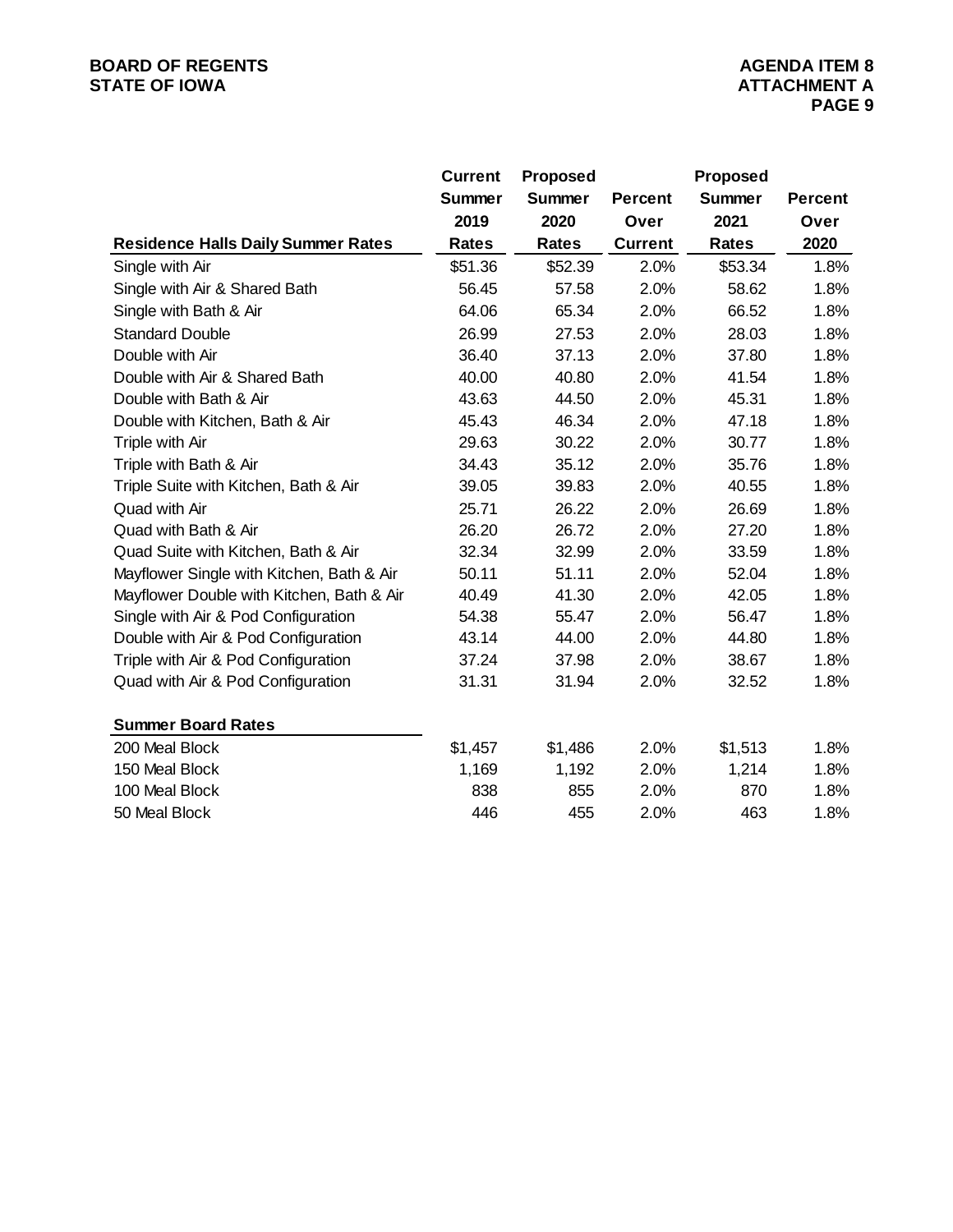## **IOWA STATE UNIVERSITY DEPARTMENT OF RESIDENCE (DOR)**

#### Five–Year Plan – page 11

- Due to the large enrollment growth from 2013-2016, student housing was in high demand and over 8,000 beds were added to the Ames community. With enrollment returning to customary levels, students currently have more options (available at better price points as competition between offcampus properties increases) which has impacted demand for on-campus housing. The DOR projects the occupancy ratio to decline from 93.7% in the current year to approximately 90% through FY 2025.
- To continue to maintain facilities as an attractive home for students, significant renovations are planned within the DOR. Over the next several years, all windows will be replaced and every restroom renovated in all residence halls over 20 years old. All apartments over 20 years old will have new windows and roofs within the next two years. Significant dining renovations are also planned in the next few years and include in part, the Culinary Support Center/Bakery, Union Drive Marketplace, Memorial Union Food Court, and the College of Design Café. All resident spaces are equipped with both fire detection and suppression systems.
- Capital spending for housing and dining projects from voluntary reserves is projected to range from \$8M-\$14M per year throughout the 5-year plan. The DOR will continue to evaluate and prioritize uses for these funds to address building improvement needs. Funds will be committed as revenue is earned and adjustments will be made to the planned projects as necessary to maintain adequate reserves and a favorable debt service coverage ratio.

## FY 2021 Preliminary Budget - page 12

- The preliminary budget was compiled using the proposed rates and an occupancy projection of 10,227 students, 90% of capacity in the residence halls and apartments. The preliminary budget projects gross revenues from operations of \$96.1 million, \$5 million less than current year estimates primarily from the projected decline in occupancy and revenue from Odyssey of the Mind competition (see below) that impacted FY 2020 revenues.
- The Odyssey of the Mind organization will hold its world competition at ISU during May of 2020. The FY 2020 budget includes additional contract revenue of approximately \$1.2 million for housing and dining. Odyssey of the Mind is scheduled to be on the ISU campus in even numbered years through 2026.
- All proposed FY 2021 room and board rates begin on page 13. Proposed room rates remain flat (0% increase) with the current year and a 1.0% increase is proposed for dining rates. The combined increase for the standard double room (no air conditioning) and meal plan (Cardinal) is 0.5%.
- The current outstanding bond principal is \$137 million and the annual debt service included in the FY 2021 preliminary budget is \$15.2 million. The budgeted FY 2021 debt service coverage ratio is 173%, which exceeds the minimum 135% as established in the bond covenants.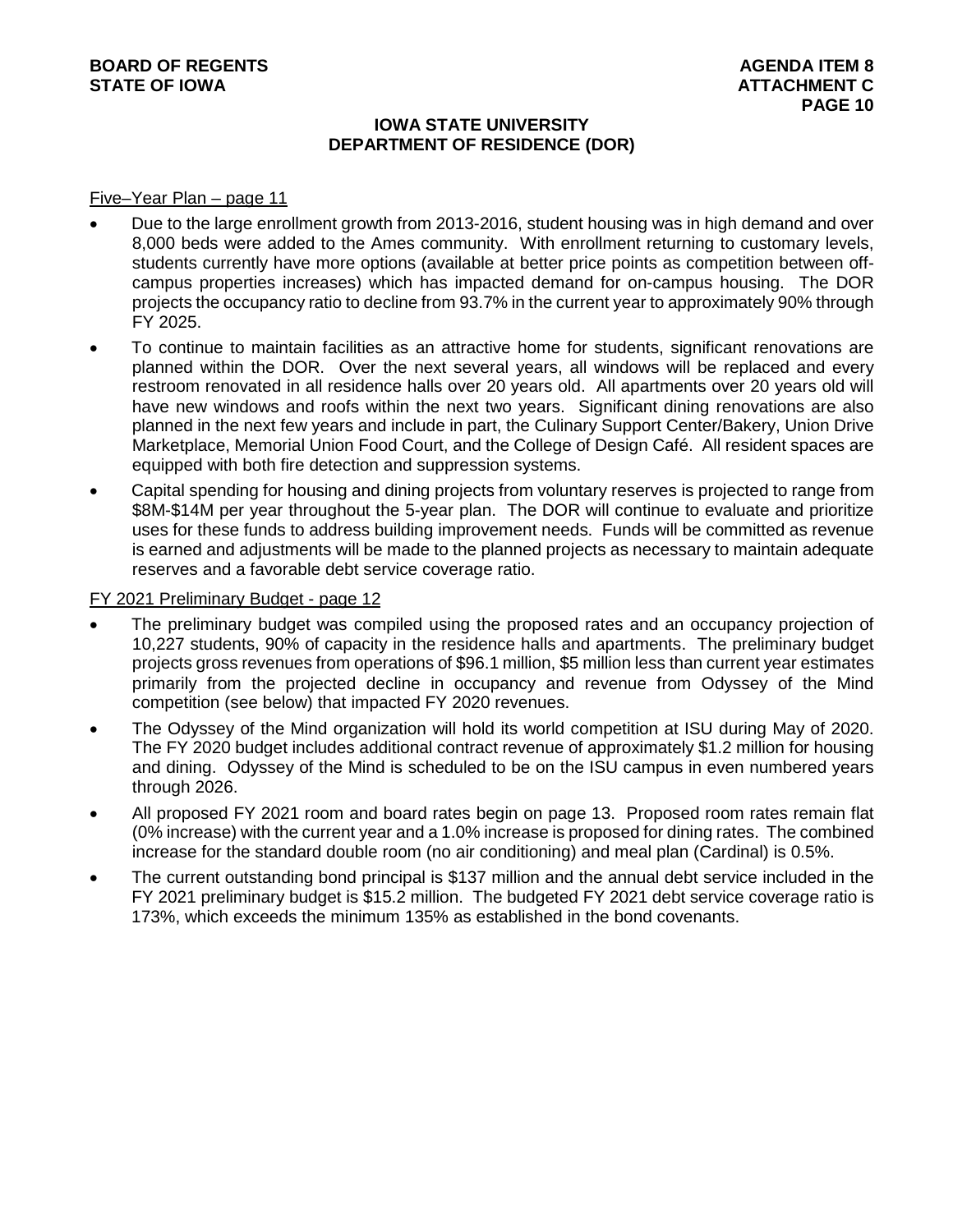#### **Department of Residence Iowa State University's Five-Year Plan Summary**

(Dollars in Thousands)

|                                              | Actual        |     | Estimated | Proposed     | <b>Constant Dollars</b> |        |    |        |    |        |    |        |
|----------------------------------------------|---------------|-----|-----------|--------------|-------------------------|--------|----|--------|----|--------|----|--------|
|                                              | FY 19         |     | FY 20     | FY 21        |                         | FY 22  |    | FY 23  |    | FY 24  |    | FY 25  |
| <b>1 - CAPACITY &amp; OCCUPANCY</b>          |               |     |           |              |                         |        |    |        |    |        |    |        |
| Residence Hall Housing                       |               |     |           |              |                         |        |    |        |    |        |    |        |
| (b) Current Operating Capacity (# of beds)   | 7,558         |     | 7,409     | 7,541        |                         | 7,541  |    | 7,541  |    | 7,541  |    | 7,541  |
| (c) Occupancy                                | 7,409         |     | 6,967     | 6,740        |                         | 6,714  |    | 6,731  |    | 6,748  |    | 6,766  |
| (d) Occupancy Ratio                          | 98.0%         |     | 94.0%     | 89.4%        |                         | 89.0%  |    | 89.3%  |    | 89.5%  |    | 89.7%  |
| <b>Apartment Housing</b>                     |               |     |           |              |                         |        |    |        |    |        |    |        |
| (e) Current Operating Capacity               | 4,095         |     | 3,747     | 3,882        |                         | 3,894  |    | 3,894  |    | 3,894  |    | 3,894  |
| Occupancy<br>(f)                             | 3,992         |     | 3,490     | 3,487        |                         | 3,467  |    | 3,475  |    | 3,484  |    | 3,493  |
| (g) Occupancy Ratio                          | 97.5%         |     | 93.1%     | 89.8%        |                         | 89.0%  |    | 89.2%  |    | 89.5%  |    | 89.7%  |
| 2 - CAPITAL IMPROVEMENTS & REPAIRS           |               |     |           |              |                         |        |    |        |    |        |    |        |
| (a) Improvements from Bond Proceeds          | \$<br>1,289   | -\$ |           | \$           | \$                      |        | \$ |        | \$ |        | \$ |        |
| (b) Improvements from Voluntary Reserves     | \$<br>18,827  | \$  | 24,400    | \$<br>14,322 | \$                      | 10,975 | \$ | 8,700  | \$ | 9,250  | \$ | 8,000  |
| (c) Repairs from Current Revenues            | \$<br>4,024   | \$  | 3,844     | \$<br>3,992  | \$                      | 3,993  | \$ | 3,992  | \$ | 3,992  | \$ | 3,992  |
| (d) Gross Square Feet Maintained (000's)     | 3,655         |     | 3,655     | 3,655        |                         | 3,655  |    | 3,655  |    | 3,655  |    | 3,655  |
| 3 - OPERATING REVENUES & EXPENDITURES        |               |     |           |              |                         |        |    |        |    |        |    |        |
| (a) Total Revenues                           | \$<br>104,225 | \$  | 101,620   | \$<br>96,144 | \$                      | 96,758 | \$ | 96,279 | \$ | 97,014 | \$ | 96,511 |
| (b) Less Expenditures (Excluding Univ O.H.)  | 70,538        |     | 71,252    | 69,858       |                         | 69,926 |    | 69,848 |    | 69,929 |    | 69,847 |
| (c) Net Operating Revenues                   | 33,687        |     | 30,368    | 26,286       |                         | 26,832 |    | 26,431 |    | 27,085 |    | 26,664 |
| (d) Less Debt Service                        | 16,129        |     | 15,082    | 15,168       |                         | 15,149 |    | 15,224 |    | 15,208 |    | 14,686 |
| (e) Less Voluntary Transfers                 | 2,762         |     | 3,939     | 4,096        |                         | 4,097  |    | 4,097  |    | 4,097  |    | 4,097  |
| (f) Net to Voluntary Reserves                | \$<br>14,796  | \$  | 11,347    | \$<br>7,022  | \$                      | 7,586  | \$ | 7,110  | \$ | 7,780  | \$ | 7,881  |
|                                              |               |     |           |              |                         |        |    |        |    |        |    |        |
| 4 - VOLUNTARY (UNRESTRICTED) RESERVES        |               |     |           |              |                         |        |    |        |    |        |    |        |
| (a) Beginning Balance                        | \$<br>45,095  | \$  | 43,144    | \$<br>30,191 | \$                      | 22,991 | \$ | 19,702 | \$ | 18,212 | \$ | 17,492 |
| (b) Add Net to Voluntary Reserves from (3f)  | 14,796        |     | 11,347    | 7,022        |                         | 7,586  |    | 7,110  |    | 7,780  |    | 7,881  |
| (c) Add Transfer from Plant & Other Revenues | 2,080         |     | 100       | 100          |                         | 100    |    | 100    |    | 100    |    | 100    |
| (d) Less Improvements (2b) & Other Costs     | 18,827        |     | 24,400    | 14,322       |                         | 10,975 |    | 8,700  |    | 8,600  |    | 8,325  |
| (e) Year-End Balance                         | \$<br>43,144  | \$  | 30,191    | \$<br>22,991 | \$                      | 19,702 | \$ | 18,212 | \$ | 17,492 | \$ | 17,148 |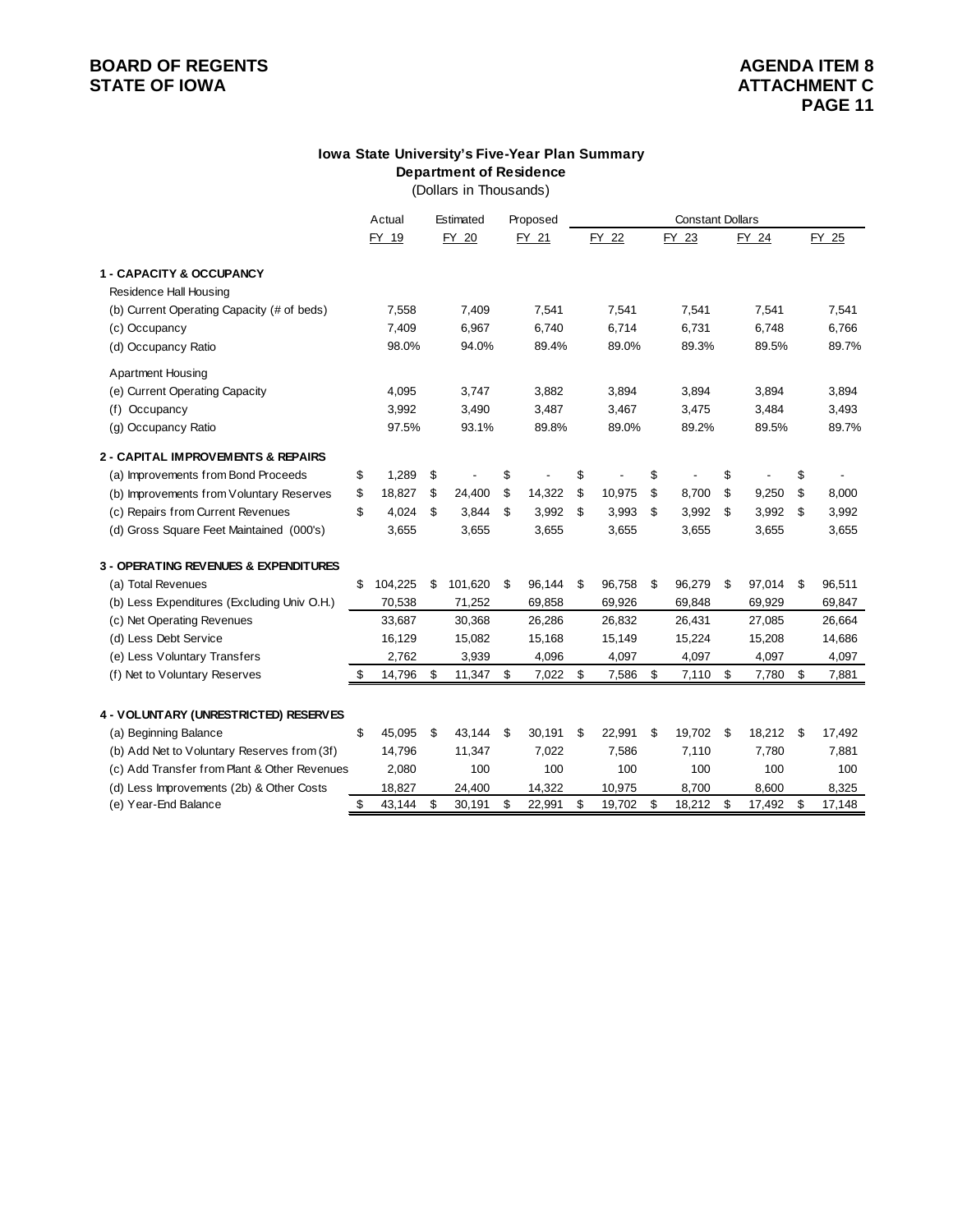## **Iowa State University Residence System Proposed Budget 2020-21**

|                                              | <b>Actual</b><br>2018-19 | Approved<br><b>Budget</b><br>2019-20 | <b>Estimates</b><br>2019-20 | Proposed<br><b>Budget</b><br>2020-21 |
|----------------------------------------------|--------------------------|--------------------------------------|-----------------------------|--------------------------------------|
| <b>OPERATIONS</b>                            |                          |                                      |                             |                                      |
| Revenues                                     | \$<br>104,224,806        | \$<br>103,443,122                    | \$<br>101,619,981           | \$<br>96,143,671                     |
| <b>Expenditures for Operations</b>           | 70,538,152               | 74,374,308                           | 71,252,176                  | 69,857,669                           |
| Net Revenues                                 | 33,686,654               | 29,068,814                           | 30,367,805                  | 26,286,002                           |
| % of Revenues                                | 32.3%                    | 28.1%                                | 29.9%                       | 27.3%                                |
| Debt Service (due July 1)                    | 16,128,898               | 15,081,590                           | 15,081,590                  | 15,167,915                           |
| Net After Debt Service & Mandatory Transfers | \$<br>17,557,756         | \$<br>13,987,224                     | \$<br>15,286,215            | \$<br>11,118,087                     |
| % of Revenues                                | 16.8%                    | 13.5%                                | 15.0%                       | 11.6%                                |
| Debt Service Coverage Ratio                  | 209%                     | 193%                                 | 201%                        | 173%                                 |
| University Overhead Payment                  | \$<br>2,762,264          | \$<br>3,938,991                      | \$<br>3,938,991             | \$<br>4,096,550                      |
| <b>FUND BALANCES (June 30)</b>               |                          |                                      |                             |                                      |
| Improvement Fund                             | \$<br>20,647,780         | \$<br>9,177,352                      | \$<br>13,997,780            | \$<br>11,425,780                     |
| System Fund                                  | 22,331,555               | 12,526,635                           | 16,193,324                  | 11,564,861                           |
| Subtotal--Voluntary Reserves                 | 42,979,335               | 21,703,987                           | 30,191,104                  | 22,990,641                           |
| <b>Bond Reserve Fund</b>                     | 16,009,059               | 15,223,996                           | 15,081,590                  | 15,149,384                           |
| <b>Bond Construction Fund</b>                |                          |                                      |                             |                                      |
| Subtotal--Mandatory Reserves                 | 16,009,059               | 15,223,996                           | 15,081,590                  | 15,149,384                           |
| <b>Total Fund Balances (June 30)</b>         | \$<br>58,988,394         | \$<br>36,927,983                     | \$<br>45,272,694            | \$<br>38,140,025                     |
| REVENUES AND EXPENDITURES DETAIL             |                          |                                      |                             |                                      |
| <b>Revenues</b>                              |                          |                                      |                             |                                      |
| Contracts                                    | \$<br>88,402,214         | \$<br>85,247,475                     | \$<br>84,565,095            | \$<br>80,904,491                     |
| <b>Interest</b>                              | 1,096,671                | 455,000                              | 455,000                     | 455,000                              |
| Other Income                                 | 14,725,921               | 17,740,647                           | 16,599,886                  | 14,784,180                           |
| <b>Total Revenues</b>                        | \$<br>104,224,806        | \$<br>103,443,122                    | \$<br>101,619,981           | \$<br>96,143,671                     |
| <b>Expenditures for Operations</b>           |                          |                                      |                             |                                      |
| Salaries, Wages & Benefits                   | \$<br>33,439,417         | \$<br>36,931,283                     | \$<br>34,794,002            | \$<br>35,139,356                     |
| Cost of Food or Goods Sold                   | 11,914,670               | 12,327,514                           | 13,278,274                  | 11,298,868                           |
| Other Operating Expense                      | 13,912,118               | 13,694,848                           | 12,037,477                  | 11,978,020                           |
| <b>Utilities</b>                             | 7,247,876                | 7,333,122                            | 7,298,796                   | 7,449,543                            |
| Repairs & Maintenance                        | 4,024,071                | 4,087,541                            | 3,843,627                   | 3,991,882                            |
| <b>Total Expenditures</b>                    | \$<br>70,538,152         | \$<br>74,374,308                     | \$<br>71,252,176            | \$<br>69,857,669                     |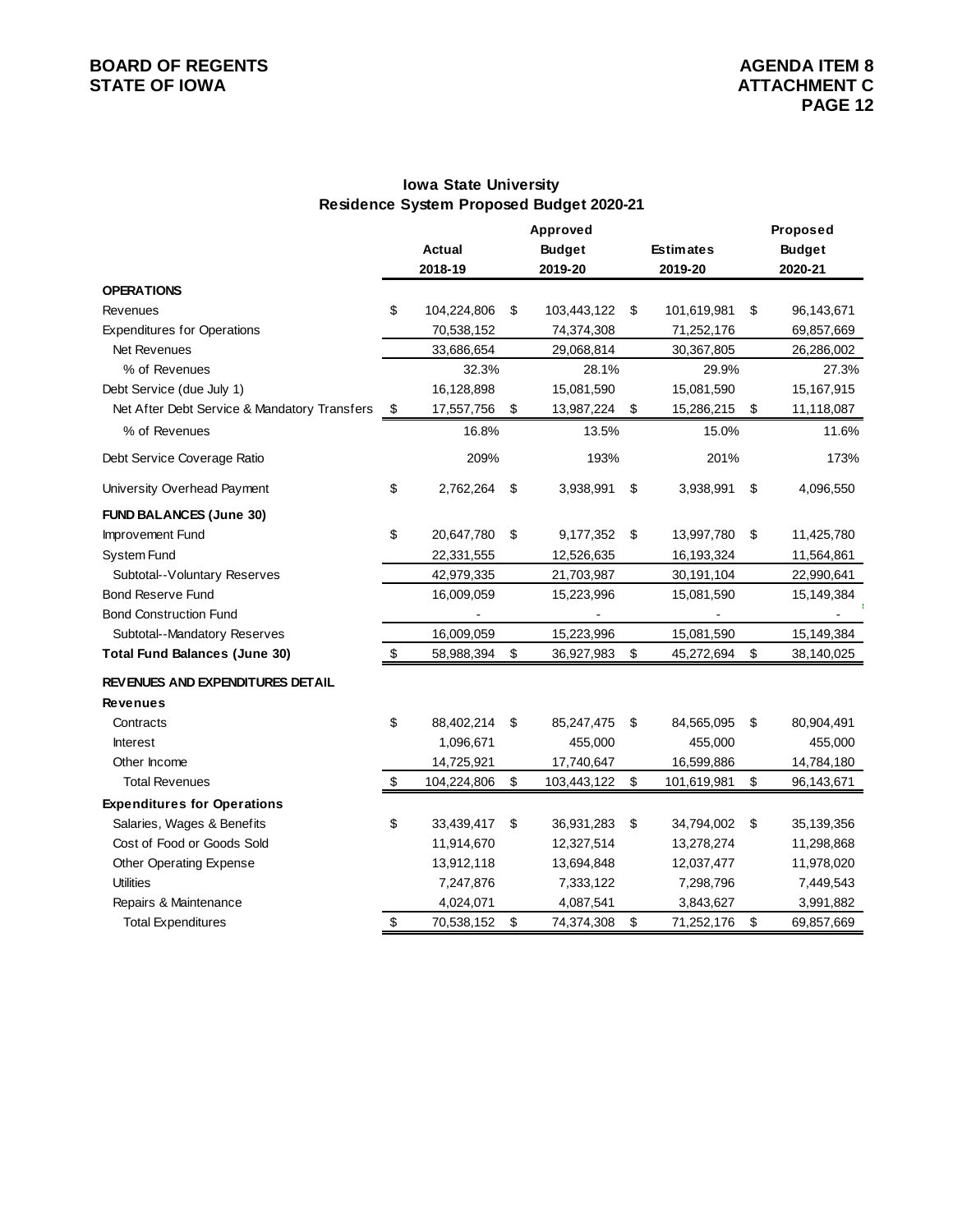Non-Furnished

| Department of Residence - Proposed Rates for Fiscal fear 2021 |                                                     |                        |                  |                  |                       |                        |            |  |  |  |
|---------------------------------------------------------------|-----------------------------------------------------|------------------------|------------------|------------------|-----------------------|------------------------|------------|--|--|--|
| <b>Application / Contracting Fees</b>                         |                                                     |                        | <b>FY20 Rate</b> |                  | <b>FY21 Rate</b>      | <b>S</b> Increase      | % Increase |  |  |  |
| One-time, new admit Contracting Fee 1                         |                                                     | \$                     | 10               | \$               | 10                    | \$                     | 0.00%      |  |  |  |
|                                                               | One-time, new admit Housing Prepayment <sup>2</sup> | \$                     | 125              | \$               | 125                   | $\zeta$                | 0.00%      |  |  |  |
|                                                               | Academic Year Traditional Style Residence           |                        | FY20 Rate        |                  | FY21 Rate             | \$ Increase            | % Increase |  |  |  |
|                                                               | Quad - No AC                                        | \$                     | 4,305            | \$               | 4,305                 | \$                     | 0.00%      |  |  |  |
|                                                               | Triple - No AC                                      | $\overline{\xi}$       | 4,544            | $\overline{\xi}$ | 4,544                 | $\overline{\xi}$       | 0.00%      |  |  |  |
|                                                               | Triple - with AC                                    | $\overline{\varsigma}$ | 4,587            | \$               | 4,587                 | \$                     | 0.00%      |  |  |  |
|                                                               | Double - No AC                                      | $\overline{\xi}$       | 4,783            | \$               | 4,783                 | $\zeta$                | 0.00%      |  |  |  |
|                                                               | Double - with AC                                    | $\overline{\xi}$       | 4,847            | \$               | 4,847                 | $\zeta$                | 0.00%      |  |  |  |
| Richardson Court                                              | Single - No AC                                      | \$                     | 6,218            | \$               | 6,218                 | \$                     | 0.00%      |  |  |  |
| and Union Drive                                               | Single - with AC                                    | $\overline{\xi}$       | 6,346            | \$               | 6,346                 | $\zeta$                | 0.00%      |  |  |  |
|                                                               | Triple as Double - No AC <sup>4</sup>               | \$                     | 5,500            | $\zeta$          | 5,500                 | $\zeta$                | 0.00%      |  |  |  |
|                                                               | Triple as Double - with AC <sup>4</sup>             | \$                     | 5,564            | \$               | 5,564                 | $\zeta$                | 0.00%      |  |  |  |
|                                                               | Double as Single - No AC <sup>4</sup>               | $\zeta$                | 6,935            | \$               | 6,935                 | $\zeta$                | 0.00%      |  |  |  |
|                                                               | Double as Single - with AC <sup>4</sup>             | \$                     | 7,063            | $\zeta$          | 7,063                 | $\zeta$                | 0.00%      |  |  |  |
|                                                               | Double                                              | $\boldsymbol{\zeta}$   | 6,344            | $\zeta$          | 6,344                 | $\zeta$                | 0.00%      |  |  |  |
| Geoffroy                                                      | Single                                              | $\zeta$                | 8,248            | $\zeta$          | 8,248                 | $\overline{\varsigma}$ | 0.00%      |  |  |  |
|                                                               | Double as Single <sup>4</sup>                       | \$                     | 9,199            | \$               | 9,199                 | $\zeta$                | 0.00%      |  |  |  |
|                                                               | Triple                                              | \$                     | 5,724            | \$               | 5,724                 | $\overline{\varsigma}$ | 0.00%      |  |  |  |
| Maple                                                         | Double                                              | \$                     | 5,472            | \$               | 5,472                 | \$                     | 0.00%      |  |  |  |
|                                                               | Double as Single <sup>4</sup>                       | \$                     | 7,661            | \$               | 7,661                 | $\boldsymbol{\zeta}$   | 0.00%      |  |  |  |
|                                                               | Double                                              | \$                     | 4,576            | \$               | 4,576                 | $\zeta$                | 0.00%      |  |  |  |
|                                                               | Single                                              | \$                     | 5,502            | \$               | 5,502                 | $\boldsymbol{\zeta}$   | 0.00%      |  |  |  |
| Wallace/Wilson                                                | XL Single <sup>5</sup>                              | \$                     | 5,802            | \$               | 5,802                 | $\zeta$                | 0.00%      |  |  |  |
|                                                               | Double as Single <sup>4</sup>                       | $\zeta$                | 6,635            | \$               | 6,635                 | $\zeta$                | 0.00%      |  |  |  |
|                                                               | Academic Year Suite Style Residence Hall            |                        | FY20 Rate        |                  | FY21 Rate             | \$ Increase            | % Increase |  |  |  |
|                                                               | Double                                              | \$                     | 6,190            | \$               | 6,190                 | \$                     | 0.00%      |  |  |  |
| Buchanan                                                      | Single                                              | $\overline{\varsigma}$ | 7,119            | \$               | 7,119                 | \$                     | 0.00%      |  |  |  |
|                                                               | Double as Single <sup>4</sup>                       | \$                     | 7,738            | \$               | 7,738                 | \$                     | 0.00%      |  |  |  |
|                                                               | Double                                              | $\zeta$                | 6,537            | \$               | 6,537                 | $\zeta$                | 0.00%      |  |  |  |
|                                                               | Single                                              | $\varsigma$            | 7,518            | \$               | 7,518                 | $\zeta$                | 0.00%      |  |  |  |
| Eaton/Martin                                                  | Double as Single <sup>4</sup>                       | $\zeta$                | 8,171            | \$               | 8,171                 | $\zeta$                | 0.00%      |  |  |  |
|                                                               | Martin Corner Double                                | $\zeta$                | 7,459            | \$               | 7,459                 | $\zeta$                | 0.00%      |  |  |  |
|                                                               | Martin Lofted Double                                | \$                     | 8,513            | \$               | 8,513                 | \$                     | 0.00%      |  |  |  |
| Academic Year Apartment Rates <sup>6</sup>                    |                                                     |                        | FY20 Rate        |                  | FY21 Rate             | \$ Increase            | % Increase |  |  |  |
|                                                               | 2 Bedroom Shared                                    | \$                     |                  |                  | $4,848$ \$ $4,848$ \$ |                        | 0.00%      |  |  |  |
| Frederiksen Court                                             | 4 Bedroom Single                                    | $\overline{\xi}$       | 6,084            | $\zeta$          | 6,084                 | $\zeta$                | 0.00%      |  |  |  |
|                                                               | 2 Bedroom Private                                   | \$                     | 7,434            | \$               | 7,434                 | $\zeta$                | 0.00%      |  |  |  |
|                                                               | 2 Bedroom                                           | $\boldsymbol{\zeta}$   | 5,933            | \$               | 5,933                 | $\boldsymbol{\zeta}$   | 0.00%      |  |  |  |
| Schilletter Village <sup>7</sup>                              | 2 Bedroom Pet                                       | $\zeta$                | 6,204            | $\zeta$          | 6,204                 | $\boldsymbol{\zeta}$   | 0.00%      |  |  |  |
|                                                               | 1 Bedroom                                           | \$                     | 5,124            | \$               | 5,124                 | \$                     | 0.00%      |  |  |  |
| University Village <sup>7</sup>                               | 1 Level - 2 Bedroom                                 | \$                     | 5,503            | \$               | 5,503                 | \$                     | 0.00%      |  |  |  |
|                                                               | Townhouse                                           | \$                     | 5,854            | \$               | 5,854                 | \$                     | 0.00%      |  |  |  |
|                                                               | Townhouse Pet/Furnished                             | \$                     | 6,204            | \$               | 6,204                 | \$                     | 0.00%      |  |  |  |
| <b>Guest Apartment Daily Rates</b>                            |                                                     |                        | FY20 Rate        |                  | FY21 Rate             | \$ Increase            | % Increase |  |  |  |
| Furnished                                                     |                                                     | $\zeta$                | 48               | \$               | 48                    | $\zeta$                | 0.00%      |  |  |  |

\$ 37 \$ 37 \$ - 0.00%

#### IOWA STATE UNIVERSITY Department of Residence - Proposed Rates for Fiscal Year 2021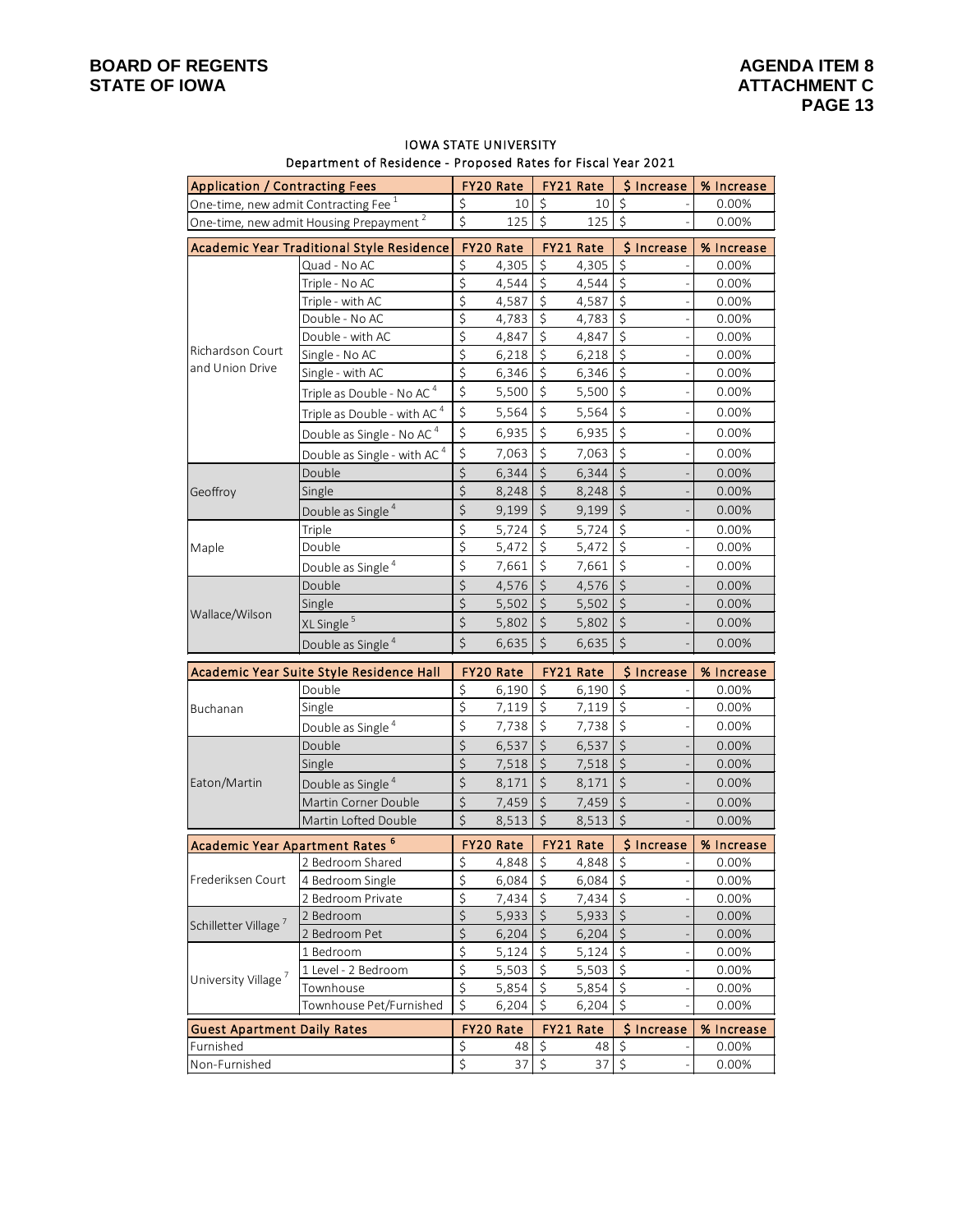|                                     | Summer Residence Hall Rates <sup>6</sup> |    | Current<br>Summer<br><b>2019 Rate</b> |                      | Proposed<br>Summer<br><b>2020 Rate</b> | % Inc<br>from<br>Summer<br>2019 | Proposed<br>Summer<br><b>2021 Rate</b> |                                        | $%$ Inc<br>from<br>Summer<br>2020 |
|-------------------------------------|------------------------------------------|----|---------------------------------------|----------------------|----------------------------------------|---------------------------------|----------------------------------------|----------------------------------------|-----------------------------------|
|                                     | Double                                   | \$ | 1,318                                 | $\zeta$              | 1,318                                  | 0.0%                            | \$                                     | 1,344                                  | 2.0%                              |
| Buchanan                            | Single                                   | \$ | 1,581                                 | $\zeta$              | 1,581                                  | 0.0%                            | \$                                     | 1,613                                  | 2.0%                              |
|                                     | Double as Single <sup>4</sup>            | \$ | 1,713                                 | $\zeta$              | 1,713                                  | 0.0%                            | \$                                     | 1,747                                  | 2.0%                              |
|                                     | Double                                   | \$ | 1,223                                 | $\zeta$              | 1,223                                  | 0.0%                            | $\zeta$                                | 1,247                                  | 2.0%                              |
| Eaton                               | Single                                   | \$ | 1,527                                 | $\zeta$              | 1,527                                  | 0.0%                            | $\zeta$                                | 1,558                                  | 2.0%                              |
|                                     | Double as Single <sup>4</sup>            | \$ | 1,773                                 | $\zeta$              | 1,773                                  | 0.0%                            | $\zeta$                                | 1,808                                  | 2.0%                              |
|                                     | Double                                   | \$ | 1,397                                 | $\zeta$              | 1,397                                  | 0.0%                            | \$                                     | 1,425                                  | 2.0%                              |
| Geoffroy                            | Single                                   | \$ | 1,675                                 | $\zeta$              | 1,675                                  | 0.0%                            | \$                                     | 1,709                                  | 2.0%                              |
|                                     | Double as Single <sup>4</sup>            | \$ | 1,816                                 | $\zeta$              | 1,816                                  | 0.0%                            | \$                                     | 1,852                                  | 2.0%                              |
|                                     | Double                                   | \$ |                                       | \$                   | 1,067                                  |                                 | \$                                     | 1,088                                  | 2.0%                              |
| Friley <sup>5</sup>                 | Single                                   | \$ |                                       | $\boldsymbol{\zeta}$ | 1,280                                  |                                 | \$                                     | 1,306                                  | 2.0%                              |
|                                     | Double as Single <sup>4</sup>            | \$ |                                       | $\zeta$              | 1,387                                  |                                 | $\zeta$                                | 1,415                                  | 2.0%                              |
| Summer Apartment Rates <sup>8</sup> |                                          |    | Current<br>Summer<br><b>2019 Rate</b> |                      | Proposed<br>Summer<br><b>2020 Rate</b> | % Inc<br>from<br>Summer<br>2019 |                                        | Proposed<br>Summer<br><b>2021 Rate</b> | % Inc<br>from<br>Summer<br>2020   |
|                                     | 2 Bedroom Shared                         | \$ | 1,045                                 | $\zeta$              | 1,045                                  | 0.0%                            | \$                                     | 1,066                                  | 2.0%                              |
| Frederiksen Court                   | 4 Bedroom Single                         | \$ | 1,307                                 | $\zeta$              | 1,307                                  | 0.0%                            | \$                                     | 1,333                                  | 2.0%                              |
|                                     | 2 Bedroom Private                        | \$ | 1,569                                 | $\zeta$              | 1,569                                  | 0.0%                            | $\overline{\varsigma}$                 | 1,600                                  | 2.0%                              |
| Schilletter Village <sup>7</sup>    | 2 Bedroom                                | \$ | 1,844                                 | $\zeta$              | 1,844                                  | 0.0%                            | $\zeta$                                | 1,881                                  | 2.0%                              |
|                                     | 2 Bedroom Pet                            | \$ | 1,927                                 | $\zeta$              | 1,927                                  | 0.0%                            | \$                                     | 1,966                                  | 2.0%                              |
|                                     | 1 Bedroom                                | \$ | 1,593                                 | $\mathsf{S}$         | 1,593                                  | 0.0%                            | \$                                     | 1,625                                  | 2.0%                              |
| University Village <sup>7</sup>     | 1 Level - 2 Bedroom                      | \$ | 1,710                                 | $\zeta$              | 1,710                                  | 0.0%                            | \$                                     | 1,744                                  | 2.0%                              |
|                                     | Townhouse                                | \$ | 1,819                                 | $\mathsf{S}$         | 1,819                                  | 0.0%                            | \$                                     | 1,855                                  | 2.0%                              |
|                                     | Townhouse Pet/Furnished                  | \$ | 1,927                                 | $\zeta$              | 1,927                                  | 0.0%                            | \$                                     | 1,966                                  | 2.0%                              |

1 - This fee is refundable prior to the cancellation deadline. After the cancellation deadline, this fee is non-refundable.

2 - This fee is refundable prior to the cancellation deadline. After the cancellation deadline, the prepayment is forfeited. If the student remains contracted for housing, the prepayment is applied to spring room fees.

3 - Meal plans are required in all residence halls except Wallace and Wilson.

4 - These options are not offered as standard. Availability is based on resident demand and space constraints.

5 - Friley has not prevviously been used as a summer housing option. Summer 2020 will be the first summer this will be an option.

6 - Meal plans are encouraged, but not required in on-campus apartments.

7 - All Schilletter / University Village rates are per unit. In a two-bedroom unit occupied by two residents each resident pays half.

8 - Meal plans are encouraged, but not required in any location during the summer.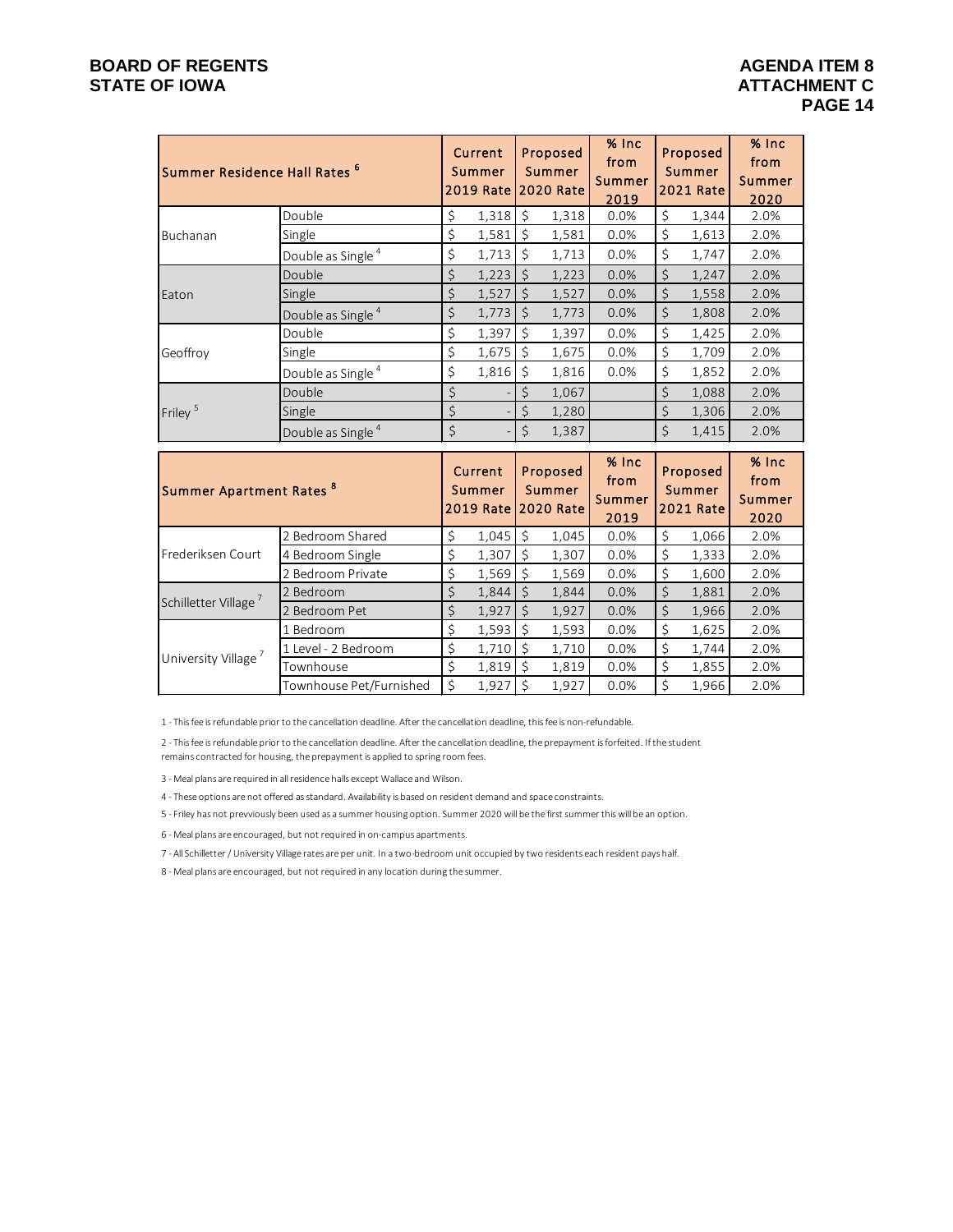#### **IOWA STATE UNIVERSITY**

#### **ISU Dining - Proposed Residence System Rates for Fiscal Year 2021**

| Dining Center Door Rate | <b>FY20 Rate</b> |       |           |      | FY21 Rate   \$ Increase   % Increase |  |  |
|-------------------------|------------------|-------|-----------|------|--------------------------------------|--|--|
| <b>Breakfast</b>        |                  | 10.50 | $10.60$ S | 0.10 | 0.95%                                |  |  |
| Lunch / Dinner          |                  | 13.50 | 13.65     | 0.15 | 1.11%                                |  |  |

| <b>Early Move In Plans</b> | <b>FY20 Rate</b> | <b>FY21 Rate   S Increase</b> |      | % Increase |  |  |
|----------------------------|------------------|-------------------------------|------|------------|--|--|
| 3 Meal Plan                | 30               | 30.30                         | 0.30 | 1.00%      |  |  |
| 6 Meal Plan                | 60               | 60.60                         | 0.60 | 1.00%      |  |  |
| 9 Meal Plan                | 90               | 90.90                         | 0.90 | 1.00%      |  |  |

#### **Purchased Dining Dollars 1**

Available during the summer and the academic year. Rates listed are per dollar.

Dining Dollars can be used in all ISU Dining locations. Unused Dining Dollars expire at the end of the spring semester.

| <b>Dining Dollars (DD)</b>                    | <b>FY20 Rate</b> | <b>FY21 Rate</b> | <b>S</b> Increase | % Increase |  |  |  |
|-----------------------------------------------|------------------|------------------|-------------------|------------|--|--|--|
| \$10-\$190 Dining Dollars (Face Value)        | 1.00             | 1.00             |                   | $0.00\%$   |  |  |  |
| \$200-390 Dining Dollars (5% discount)        | 0.95             | 0.95             |                   | 0.00%      |  |  |  |
| \$400-590 Dining Dollars (7.5% discount)   \$ | 0.93             | 0.93             |                   | 0.00%      |  |  |  |
| \$600 Plus Dining Dollars (10% discount)      | 0.90             | 0.90             |                   | 0.00%      |  |  |  |

#### **Purchased Flex Meals 1**

Available during the summer and the academic year. Rates listed are per the amount of meals purchased.

Flex meals may be used for the contracted student or a guest in all dining centers, C-Stores, and the following locations: MU Food Court, Clyde's, Hawthorn, Design Café, Froots, and Lance & Ellie's.

| <b>Flex Meals</b> | <b>FY20 Rate</b> |       | <b>FY21 Rate</b> | \$ Increase | % Increase |
|-------------------|------------------|-------|------------------|-------------|------------|
| 25 Meals          |                  | 287   | 290.00           | 3.00        | 1.05%      |
| 50 Meals          |                  | 560   | 566.00           | 6.00        | 1.07%      |
| 85 Meals          |                  | 932   | 942.00           | 10.00       | 1.07%      |
| 105 Meals         |                  | 1.124 | 1.135.00         | 11.00       | 0.98%      |

#### **Academic Year Meal Plans**

Meal quantities and Dining Dollar values are per semester. Plan rates are per academic year.

Dining Center meals may be used by the contracted student in any of ISU Dining's five Residential Dining Centers.

Unused dining center and flex meals expire at the end of each semester. Unused Dining Dollars expire at the end of the spring semester.

| <b>Plan Name</b>                                                                                                | <b>FY20 Rate</b> | <b>FY21 Rate</b> |             | % Increase |
|-----------------------------------------------------------------------------------------------------------------|------------------|------------------|-------------|------------|
|                                                                                                                 |                  |                  | \$ Increase |            |
| Flex Plan w/220 Meals & \$75 DD per semester $23$                                                               | 4,782            | 4,830            | 48.00       | 1.00%      |
| Cyclone Plan w/UNLIMITED Dining Center Meals, 20 Flex Meals, and \$300 Dining Dollars per semester <sup>2</sup> | 4,782            | 4.830            | 48.00       | 1.00%      |
| Cardinal Plan w/UNLIMITED Dining Center Meals, 14 Flex Meals, and \$100 Dining Dollars per semester $2.5$       | 4,366            | 4,410            | 44.00       | 1.01%      |
| Gold Plan w/200 Dining Center Meals, 15 Flex Meals, and \$200 Dining Dollars per semester <sup>2</sup>          | 4,102            | 4,143            | 41.00       | 1.00%      |
| Silver Plan w/150 meals & \$300 DD per semester 4                                                               | 3,750            | 3.788            | 38.00       | 1.01%      |
| Bronze Plan w/125 meals & \$275 DD per semester <sup>4</sup>                                                    | 3,186            | 3,218            | 32.00       | 1.00%      |

1. These options are available to all ISU students regardless of residency.

2. These options are available to all ISU students regardless of residency. Residents of required participation areas must select one of these options.

3. Flex Plan is 220 meals per semester, 10 per week available as flex meals.

4. These options are only available to residents of voluntary areas.

5. Cardinal Plan increase from \$50 dining dollars to \$100 dining dollars for FY21

Note: The Double-No AC room rate and Cardinal meal plan were used for the rate comparison on page 2.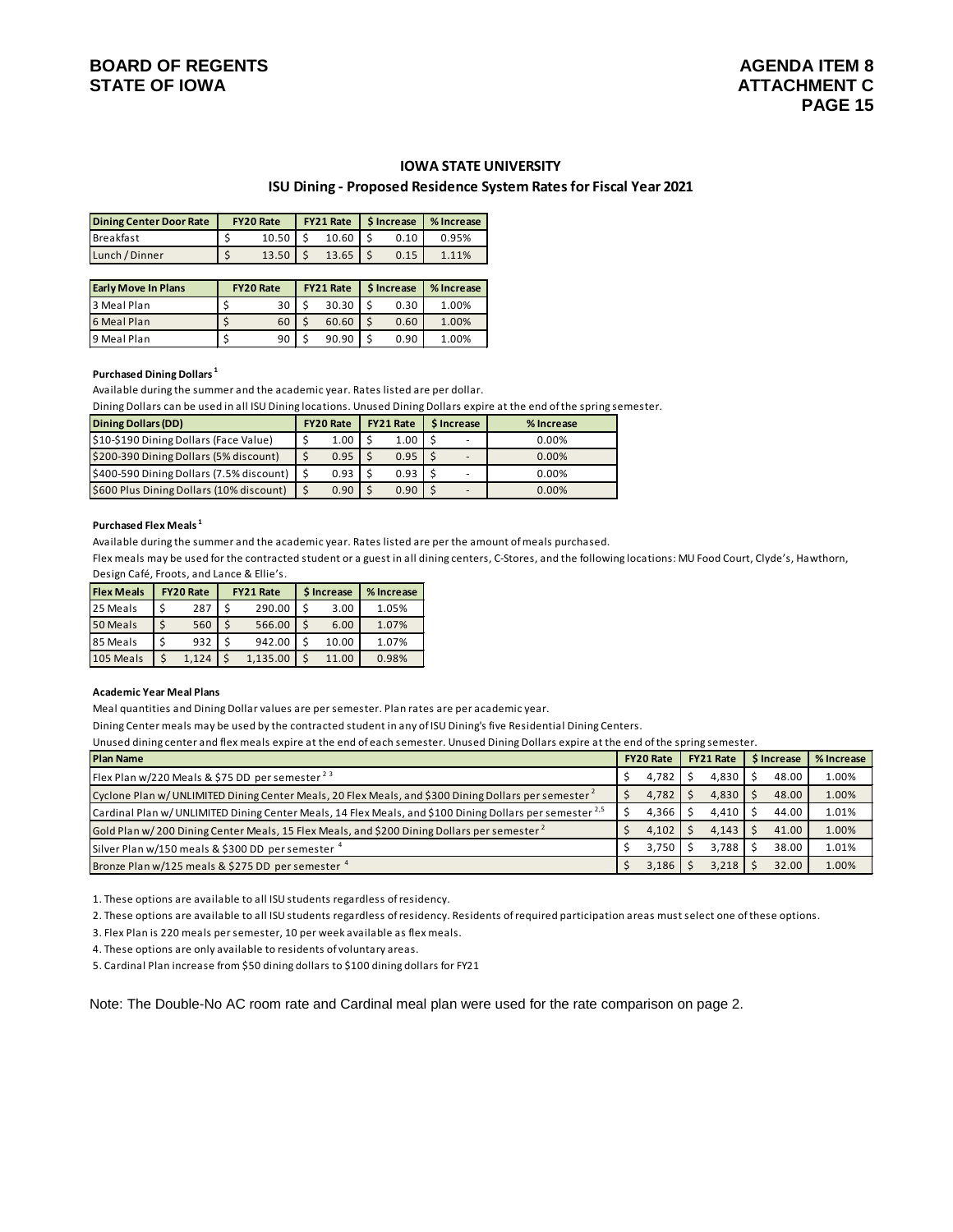## **UNIVERSITY OF NORTHERN IOWA DEPARTMENT OF RESIDENCE (DOR)**

#### Five–Year Plan – page 17

- University enrollment and Residence occupancy projections form the basis for the residence system financial forecasts. Based on a similar enrollment, occupancy is projected to gradually increase beginning in FY 2021 and continue through FY 2025 largely from additional efforts to recruit returning students.
- Operating capacity will increase in the residence halls for FY 2021 to 3,251 beds due to the scheduled reopening of Dancer Hall which was taken off-line a year ago for improvements. Other capacity and design adjustments may occur over time due to on-going improvements.
- Capital projects/improvements funded in the five-year plan include improvements to Dancer and Noehren Halls to make the facilities more appealing to students and better meet their needs. Dancer Hall renovations include the addition of private restrooms, sewer system replacement, and lighting and floor replacements with the goal of increasing second year retention. DOR is currently in year two of a three-year plan to renovate Noehren Hall. Upgrades include updating room finishes and furnishings and converting community bathrooms to private pod-style bathrooms necessary to provide students the privacy they desire. Funds will be committed as revenue is earned and timing adjustments will be made as necessary.
- The expected decline in voluntary reserve balances through FY 2021 result from planned capital projects funded from reserves before rebounding beginning in FY 2022 as these projects are completed. In addition, the DOR plans to redeem the outstanding maturities of two bond issues from available reserves to reduce annual debt service.

## FY 2021 Preliminary Budget – page 18

- The preliminary budget projects gross revenues from operations of \$35.2 million, slightly more than current year estimates. The preliminary FY 2021 budget was built on a projected occupancy of 3,268 students, 71 students more than the current year. The projected occupancy increase will be accomplished by freezing rates, increasing the number of single rooms available, promoting the value of living on campus, and offering a \$1,000 housing scholarship to returning students that re-contract within the system.
- All proposed FY 2021 room and board rates are provided beginning on page 19. UNI is proposing to freeze (0.0% increase) room and board rates for FY 2021 to remain competitive with the market and make on-campus plans more affordable to students.
- The University introduced a new program for FY 2020 called Live 2 Succeed to encourage new students to commit to living on campus for your two years. The program emphasizes the value of living on campus for students' first two years relative to academic performance, retention, and completion. All new students who agree to live on campus for two years will receive a \$200 Student Success Scholarship the following academic year.
- The current outstanding bond principal is \$56.4 million and the annual debt service payment budgeted for FY 2021 is \$6.3 million. The budgeted FY 2021 debt service coverage ratio is 140%, which exceeds the minimum 135% as established in the bond covenants.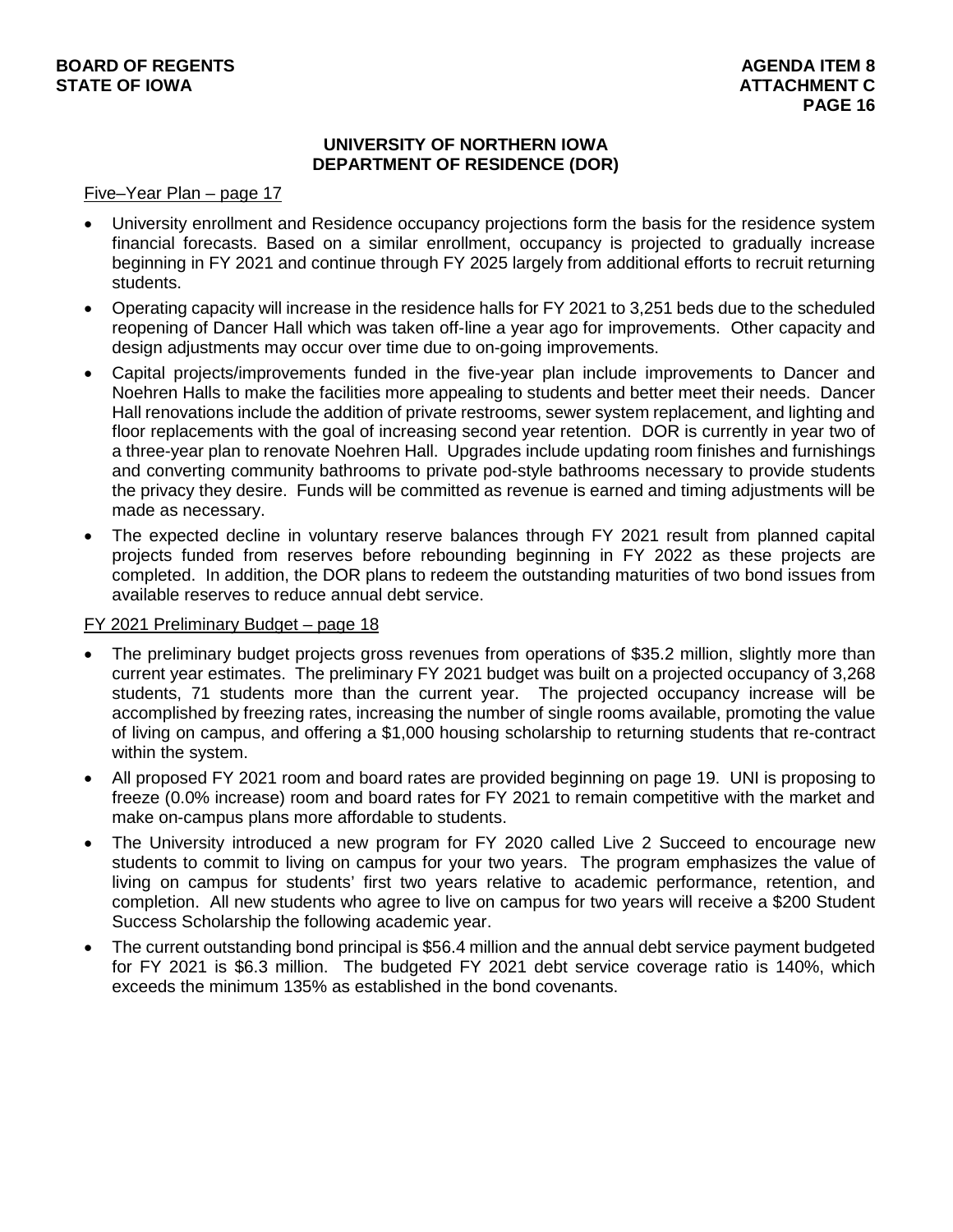# **University of Northen Iowa's Five-Year Plan Summary Department of Residence**

(Dollars in Thousands)

|                                                  | Actual       | Estimated    | Proposed     |              | <b>Constant Dollars</b> |        |    |        |    |        |
|--------------------------------------------------|--------------|--------------|--------------|--------------|-------------------------|--------|----|--------|----|--------|
|                                                  | FY 19        | FY 20        | FY 21        | FY 22        |                         | FY 23  |    | FY 24  |    | FY 25  |
|                                                  |              |              |              |              |                         |        |    |        |    |        |
| 1 - CAPACITY & OCCUPANCY                         |              |              |              |              |                         |        |    |        |    |        |
| Residence Hall Housing                           |              |              |              |              |                         |        |    |        |    |        |
| (b) Current Operating Capacity (# of beds)       | 3,717        | 3,062        | 3,251        | 3,468        |                         | 3,468  |    | 3,468  |    | 3,468  |
| (c) Occupancy (permanent beds)                   | 2,903        | 2,504        | 2,583        | 2,609        |                         | 2,635  |    | 2,661  |    | 2,688  |
| (d) Occupancy Ratio                              | 78.1%        | 81.8%        | 79.5%        | 75.2%        |                         | 76.0%  |    | 76.7%  |    | 77.5%  |
| <b>Apartment Housing</b>                         |              |              |              |              |                         |        |    |        |    |        |
| (e) Current Operating Capacity                   | 684          | 708          | 708          | 708          |                         | 708    |    | 708    |    | 708    |
| (f) Occupancy                                    | 655          | 693          | 685          | 692          |                         | 699    |    | 706    |    | 706    |
| (g) Occupancy Ratio                              | 95.8%        | 97.9%        | 96.8%        | 97.7%        |                         | 98.7%  |    | 99.7%  |    | 99.7%  |
| 2 - CAPITAL IMPROVEMENTS & REPAIRS               |              |              |              |              |                         |        |    |        |    |        |
| (a) Improvements from Bond Proceeds              | \$<br>2,325  | \$           | \$           | \$           | \$                      |        | \$ |        | \$ |        |
| (b) Improvements from Voluntary Reserves         | \$<br>5,515  | \$<br>9,095  | \$<br>12,000 | \$<br>2,000  | \$                      | 2,000  | \$ | 2,000  | \$ | 2,000  |
| (c) Repairs from Current Revenues                | \$<br>1,184  | \$<br>1,197  | \$<br>1,197  | \$<br>1,197  | \$                      | 1,197  | \$ | 1,197  | \$ | 1,197  |
| (d) Gross Square Feet Maintained (000's)         | 1,370        | 1,370        | 1,370        | 1,370        |                         | 1,370  |    | 1,370  |    | 1,370  |
| <b>3 - OPERATING REVENUES &amp; EXPENDITURES</b> |              |              |              |              |                         |        |    |        |    |        |
| (a) Total Revenues                               | \$<br>37,876 | 34,065       | 35,172       | 35,527       |                         | 35,882 |    | 36,237 |    | 36,528 |
|                                                  |              | \$           | \$           | \$           | \$                      |        | \$ |        | \$ |        |
| (b) Less Expenditures (Excluding Univ O.H.)      | 24,705       | 24,443       | 26,410       | 25,135       |                         | 25,135 |    | 25,135 |    | 25,135 |
| (c) Net Operating Revenues                       | 13,171       | 9,622        | 8,762        | 10,392       |                         | 10,747 |    | 11,102 |    | 11,393 |
| (d) Less Mandatory Transfers                     | 330          | 330          | 330          | 330          |                         | 330    |    | 330    |    | 330    |
| (e) Less Debt Service                            | 8,017        | 6,700<br>161 | 6,259<br>160 | 6,212<br>160 |                         | 6,171  |    | 4,081  |    | 4,051  |
| (f) Less Voluntary Transfers                     | 159          |              |              |              |                         | 160    |    | 160    |    | 160    |
| (g) Net to Voluntary Reserves                    | \$<br>4,665  | \$<br>2,431  | \$<br>2,013  | \$<br>3,690  | \$                      | 4,086  | \$ | 6,531  | \$ | 6,852  |
| 4 - VOLUNTARY (UNRESTRICTED) RESERVES            |              |              |              |              |                         |        |    |        |    |        |
| (a) Beginning Balance                            | \$<br>24,932 | \$<br>24,533 | \$<br>17,035 | \$<br>6,727  | \$                      | 8,096  | \$ | 9,861  | \$ | 14,071 |
| (b) Add Mandatory Transfers from (3d)            | 330          | 330          | 330          | 330          |                         | 330    |    | 330    |    | 330    |
| (c) Add Net to Voluntary Reserves from (3f)      | 4,665        | 2,431        | 2,013        | 3,690        |                         | 4,086  |    | 6,531  |    | 6,852  |
| (d) Add Transfer from Plant & Other Revenues     | 842          | 3            |              |              |                         |        |    |        |    |        |
| (e) Less Improvements (2b) & Other Costs         | 6,236        | 10,262       | 12,651       | 2,651        |                         | 2,651  |    | 2,651  |    | 2,651  |
| (f) Year-End Balance                             | \$<br>24,533 | \$<br>17,035 | \$<br>6,727  | \$<br>8,096  | \$                      | 9,861  | \$ | 14,071 | \$ | 18,602 |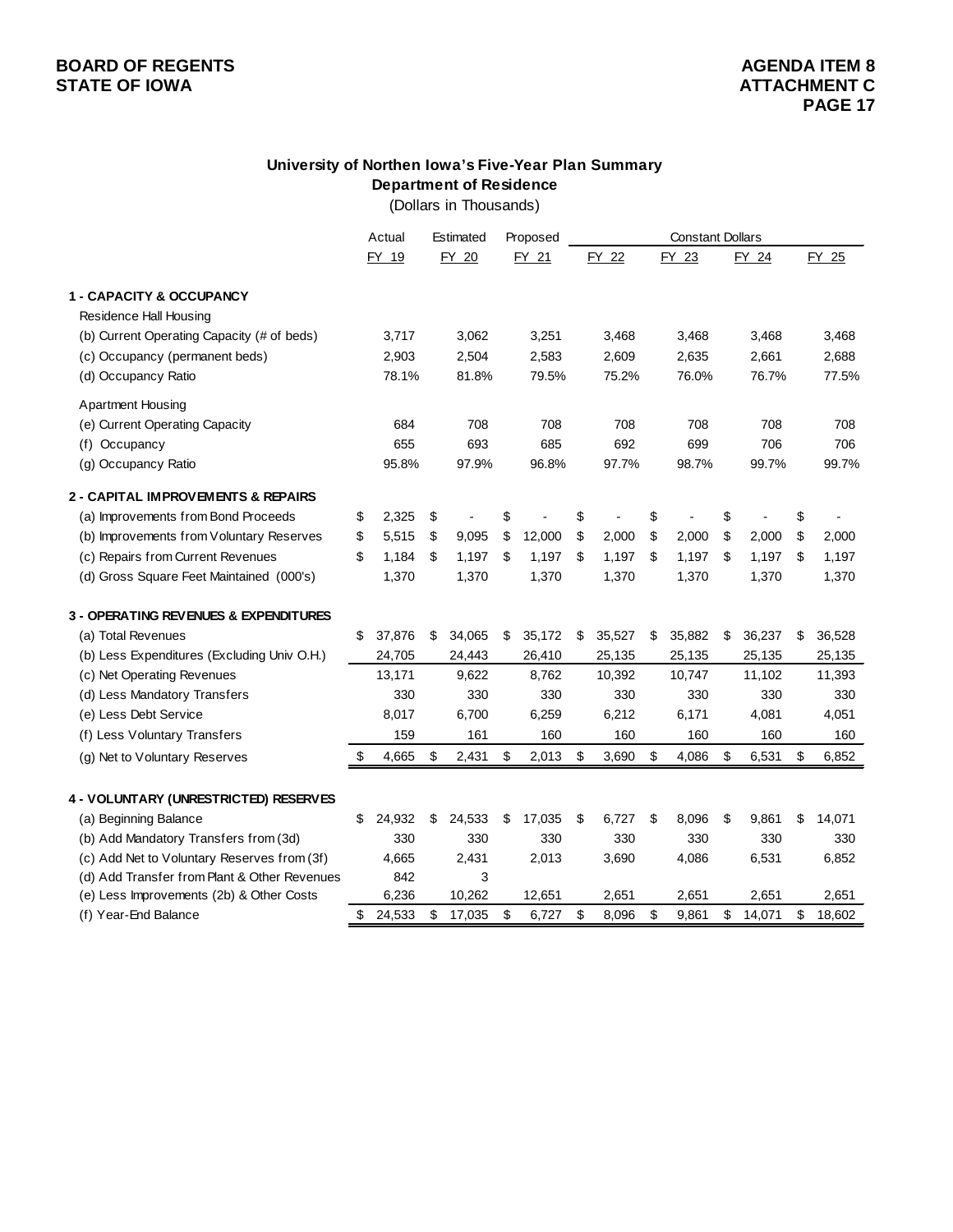## **University of Northern Iowa Residence System Preliminary Budget 2020-21**

|                                              |    |               | Approved         |                  | Proposed           |
|----------------------------------------------|----|---------------|------------------|------------------|--------------------|
|                                              |    | <b>Actual</b> | <b>Budget</b>    | <b>Estimates</b> | <b>Budget</b>      |
|                                              |    | 2018-19       | 2019-20          | 2019-20          | 2020-21            |
| <b>OPERATIONS</b>                            |    |               |                  |                  |                    |
| Revenues                                     | \$ | 37,875,568    | \$<br>35,509,961 | \$<br>34,065,435 | \$<br>35, 171, 845 |
| <b>Expenditures for Operations</b>           |    | 24,704,498    | 24,225,026       | 24,443,662       | 26,409,779         |
| <b>Net Revenues</b>                          |    | 13,171,070    | 11,284,935       | 9,621,773        | 8,762,066          |
| % of Revenues                                |    | 34.8%         | 31.8%            | 28.2%            | 24.9%              |
| Debt Service (due July 1)                    |    | 8,016,820     | 8,009,544        | 6,700,000        | 6,258,619          |
| Mandatory Transfers                          |    | 330,000       | 330,000          | 330,000          | 330,000            |
| Net After Debt Service & Mandatory Transfers | \$ | 4,824,250     | \$<br>2,945,391  | \$<br>2,591,773  | \$<br>2,173,447    |
| % of Revenues                                |    | 12.7%         | 8.3%             | 7.6%             | 6.2%               |
| Debt Service Coverage Ratio                  |    | 164%          | 141%             | 144%             | 140%               |
| University Overhead Payment                  | \$ | 667,612       | \$<br>623,986    | \$<br>630,422    | \$<br>650,869      |
| <b>FUND BALANCES (June 30)</b>               |    |               |                  |                  |                    |
| Improvement Fund                             |    | 7,054,060     | 7,341,410        | 10,000,000       | 330,000            |
| System Fund                                  |    | 17,478,418    | 10,040,248       | 7,034,272        | 6,396,693          |
| Subtotal--Voluntary Reserves                 |    | 24,532,478    | 17,381,658       | 17,034,272       | 6,726,693          |
| <b>Bond Reserve Fund</b>                     |    | 7,928,982     | 7,512,949        | 6,039,159        | 6,039,159          |
| <b>Bond Construction Fund</b>                |    |               |                  |                  |                    |
| Subtotal--Mandatory Reserves                 |    | 7,928,982     | 7,512,949        | 6,039,159        | 6,039,159          |
| <b>Total Fund Balances (June 30)</b>         | S  | 32,461,460    | \$<br>24,894,607 | \$<br>23,073,431 | \$<br>12,765,852   |
| REVENUES AND EXPENDITURES DETAIL             |    |               |                  |                  |                    |
| <b>Revenues</b>                              |    |               |                  |                  |                    |
| Contracts                                    | \$ | 30,959,519    | \$<br>29,863,520 | \$<br>27,971,027 | \$<br>28,913,182   |
| <b>Interest</b>                              |    | 1,730,174     | 406,178          | 600,000          | 600,000            |
| Other Income                                 |    | 5,185,875     | 5,240,263        | 5,494,408        | 5,658,663          |
| <b>Total Revenues</b>                        | \$ | 37,875,568    | \$<br>35,509,961 | \$<br>34,065,435 | \$<br>35, 171, 845 |
| <b>Expenditures for Operations</b>           |    |               |                  |                  |                    |
| Salaries, Wages & Benefits                   | \$ | 14,504,248    | \$<br>13,922,609 | \$<br>14,034,569 | \$<br>14,666,116   |
| Cost of Food or Goods Sold                   |    | 3,624,928     | 3,464,439        | 3,682,578        | 3,762,223          |
| <b>Other Operating Expense</b>               |    | 2,220,827     | 2,306,679        | 2,264,447        | 3,412,691          |
| <b>Utilities</b>                             |    | 3,170,476     | 3,363,299        | 3,265,087        | 3,371,997          |
| Repairs & Maintenance                        |    | 1,184,019     | 1,168,000        | 1,196,981        | 1,196,752          |
| <b>Total Expenditures</b>                    | \$ | 24,704,498    | \$<br>24,225,026 | \$<br>24,443,662 | \$<br>26,409,779   |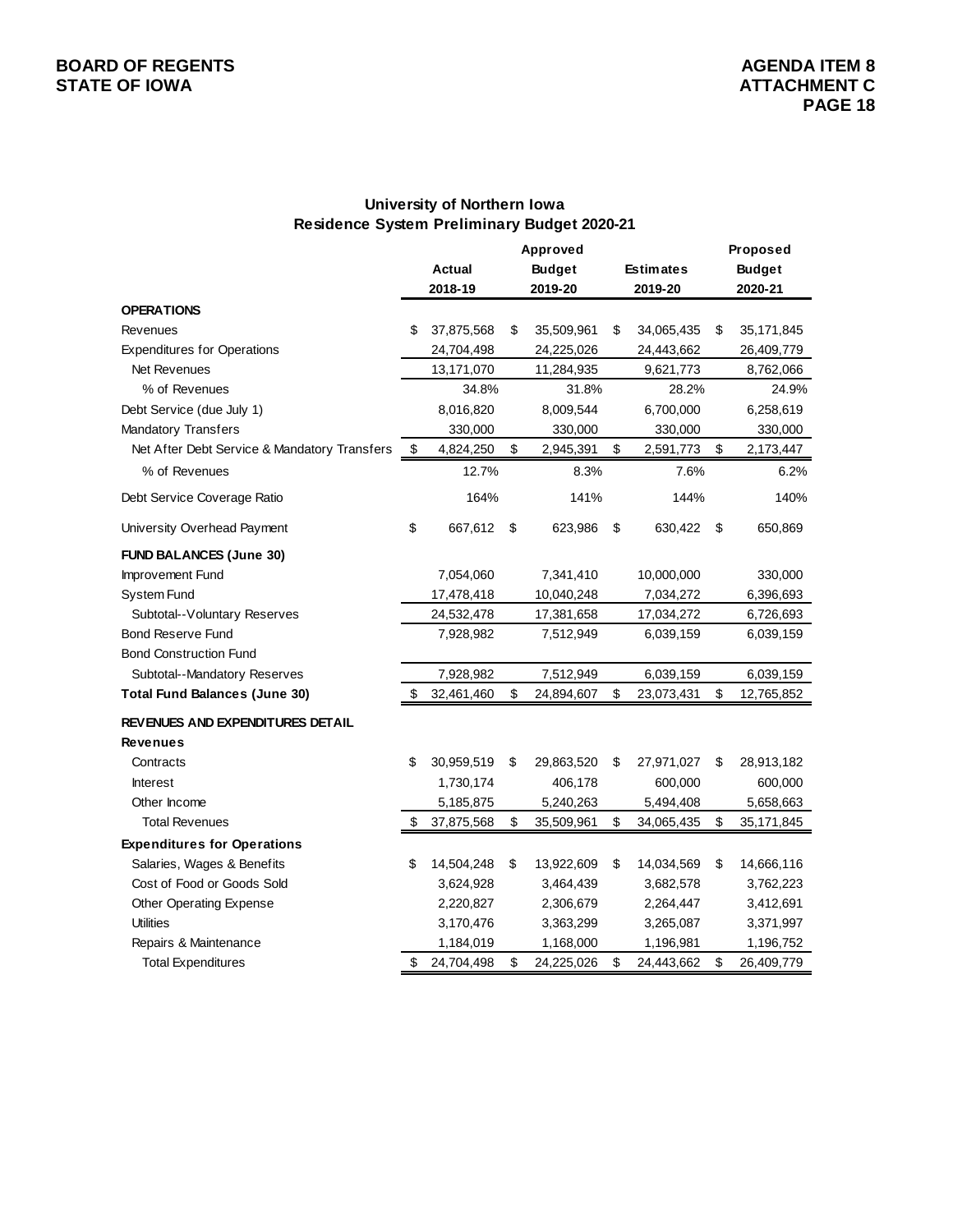# **BOARD OF REGENTS**<br> **BOARD OF REGENTS**<br> **AGENDA ITEM 8**<br> **ATTACHMENT C**

#### **UNIVERSITY OF NORTHERN IOWA PROPOSED RESIDENCE RATES ACADEMIC YEAR 2020-21**

|                                                                                                             | 2019-20 | 2020-21  | \$                       | %                 |
|-------------------------------------------------------------------------------------------------------------|---------|----------|--------------------------|-------------------|
| Residence Halls - Academic Year                                                                             | Rate    | Proposed |                          | Increase Increase |
| Traditional Halls (Bender, Campbell, Dancer, Hagemann, Noehren, Rider, Shull)-All-Access Meal Plan required |         |          |                          |                   |
| <b>Double</b>                                                                                               | 4,699   | 4,699    | $\overline{\phantom{a}}$ | 0.0%              |
| Single                                                                                                      | 5,639   | 5,639    | $\overline{\phantom{a}}$ | 0.0%              |
| Super Single                                                                                                | 5,874   | 5,874    | $\overline{\phantom{a}}$ | 0.0%              |
| Shull Hall Super Single                                                                                     | 5,874   | 5,874    | $\blacksquare$           | 0.0%              |
| Triple (Rider only)                                                                                         | 4,699   | 4,699    | $\overline{\phantom{a}}$ | 0.0%              |
| Triple as Double (Rider only)                                                                               | 5,287   | 5,287    | $\overline{\phantom{a}}$ | 0.0%              |
| Air-conditioning (optional for eligible students)                                                           | 250     | 250      | $\blacksquare$           | 0.0%              |
| Lawther Double                                                                                              | 4,949   | 4,949    | $\overline{\phantom{a}}$ | 0.0%              |
| Lawther Double Suite with private/semi-private bath                                                         | 5,402   | 5,402    | $\overline{\phantom{a}}$ | 0.0%              |
| Lawther Triple Suite with private/semi-private bath                                                         | 5,798   | 5,798    | $\overline{\phantom{a}}$ | 0.0%              |
| Lawther Single                                                                                              | 5,939   | 5,939    | $\overline{\phantom{a}}$ | 0.0%              |
| Lawther Single Suite with private/semi-private bath                                                         | 6,482   | 6,482    | $\blacksquare$           | 0.0%              |
| Lawther Super Single                                                                                        | 6,186   | 6,186    | $\overline{\phantom{a}}$ | 0.0%              |
| Lawther Super Single Suite                                                                                  | 6,753   | 6,753    | $\overline{\phantom{a}}$ | 0.0%              |
| Lawther Triple-as-Double Suite                                                                              | 6,523   | 6,523    | $\overline{\phantom{a}}$ | 0.0%              |
| Roth - Meal plans are encouraged                                                                            |         |          |                          |                   |
| 8 Bedroom Apt. Single                                                                                       | 5,443   | 5,443    | $\overline{\phantom{a}}$ | 0.0%              |
| 2 or 3 Bedroom Apt Single                                                                                   | 6,379   | 6,379    | $\blacksquare$           | 0.0%              |
| 1 Bedroom Apt Single                                                                                        | 7,495   | 7,495    | $\overline{\phantom{a}}$ | 0.0%              |
| Panther Village - Meal plans are encouraged                                                                 |         |          |                          |                   |
| 4 Bedroom Single                                                                                            | 6,593   | 6,593    | $\frac{1}{2}$            | 0.0%              |
| 2 Bedroom Single                                                                                            | 7,251   | 7,251    | $\blacksquare$           | 0.0%              |
| Studio                                                                                                      | 7,909   | 7,909    | $\overline{\phantom{a}}$ | 0.0%              |
| Jennings Apartments - Meal plans are encouraged                                                             |         |          |                          |                   |
| Jennings - Two Bedroom Furnished - Double                                                                   | 6,379   | 6,379    | $\overline{\phantom{a}}$ | 0.0%              |
| Jennings - Two Bedroom Unfurnished - Single                                                                 | 7,974   | 7,974    |                          | 0.0%              |
|                                                                                                             | Monthly | Monthly  |                          |                   |
| <b>Guest Room</b> (furnished Super Single with community bath)                                              | 663     | 663      | $\overline{\phantom{a}}$ | 0.0%              |
| Guest Suite (furnished Super Single with private bath)                                                      | 730     | 730      |                          | 0.0%              |
| <b>Graduate Apartment</b> (furnished 1 bedroom, living area, kitchen, bath)                                 | 773     | 773      | $\overline{\phantom{a}}$ | 0.0%              |
| <b>Graduate Apartment</b> (furnished 2 bedroom, living area, kitchen, bath)                                 | 858     | 858      | $\overline{\phantom{a}}$ | 0.0%              |
| <b>Meal Plans</b>                                                                                           |         |          |                          |                   |
| <b>Traditional Residence Halls</b>                                                                          |         |          |                          |                   |
| **<br>All-Access (\$100 Dining Dollars, 5 Flex+ per semester)                                               | 4,461   | 4,461    |                          | 0.0%              |
| <b>Apartment &amp; Off Campus</b>                                                                           |         |          |                          |                   |
| All-Access (\$100 Dining Dollars, 5 Flex+ per semester)                                                     | 4,461   | 4,461    | $\overline{\phantom{a}}$ | 0.0%              |
| All-Access Weekday (\$75 Dining Dollars, 4 Flex+ per semester)                                              | n/a     | 4,101    |                          |                   |
| Block 120 (120 meals, \$175 Dining Dollars per semester)                                                    | 2,745   | 2,745    |                          | 0.0%              |
| Weekly 5 (5 meals/week, \$250 Dining Dollars per semester)                                                  | 2,165   | 2,165    | $\frac{1}{2}$            | 0.0%              |
| Block 15 (15 meals, \$400 Dining Dollars per semester)                                                      | 1,102   | 1,102    | $\overline{\phantom{0}}$ | 0.0%              |
| Optional Booster Packs (requires purchase of meal plan)-Pricing is per pack - per semester                  |         |          |                          |                   |
| Purple (\$75 Dining Dollars, 3 Flex+)                                                                       | 95      | 95       | $\blacksquare$           | 0.0%              |
| Gold (\$150 Dining Dollars, 7 Flex+)                                                                        | 195     | 195      | $\overline{a}$           | 0.0%              |
| Panther (10 Dining Center Meals)                                                                            | 106     | 106      | $\overline{\phantom{a}}$ | 0.0%              |
| $Flex+(8Flex+)$                                                                                             | n/a     | 54       |                          |                   |
| <b>Housing Application Fee</b>                                                                              | 25      | 25       |                          | 0.0%              |
| Overflow housing credit - \$50 plus \$25 for each week beginning the 3rd week                               |         |          |                          |                   |
| Early arrival (daily rate) - Traditional Residence Halls                                                    | 40      | 40       |                          | 0.0%              |
| Early arrival (daily rate) - Panther Village/ROTH/Jennings - includes dining in Fall 2020                   | 25      | 40       | 15                       | 60.0%             |
| Faculty/Staff - additional per month                                                                        | 10%     | 10%      |                          | 0.0%              |

Note: The Double Room rate and All-Access Dining Plan were used for the rate comparison on page 2.